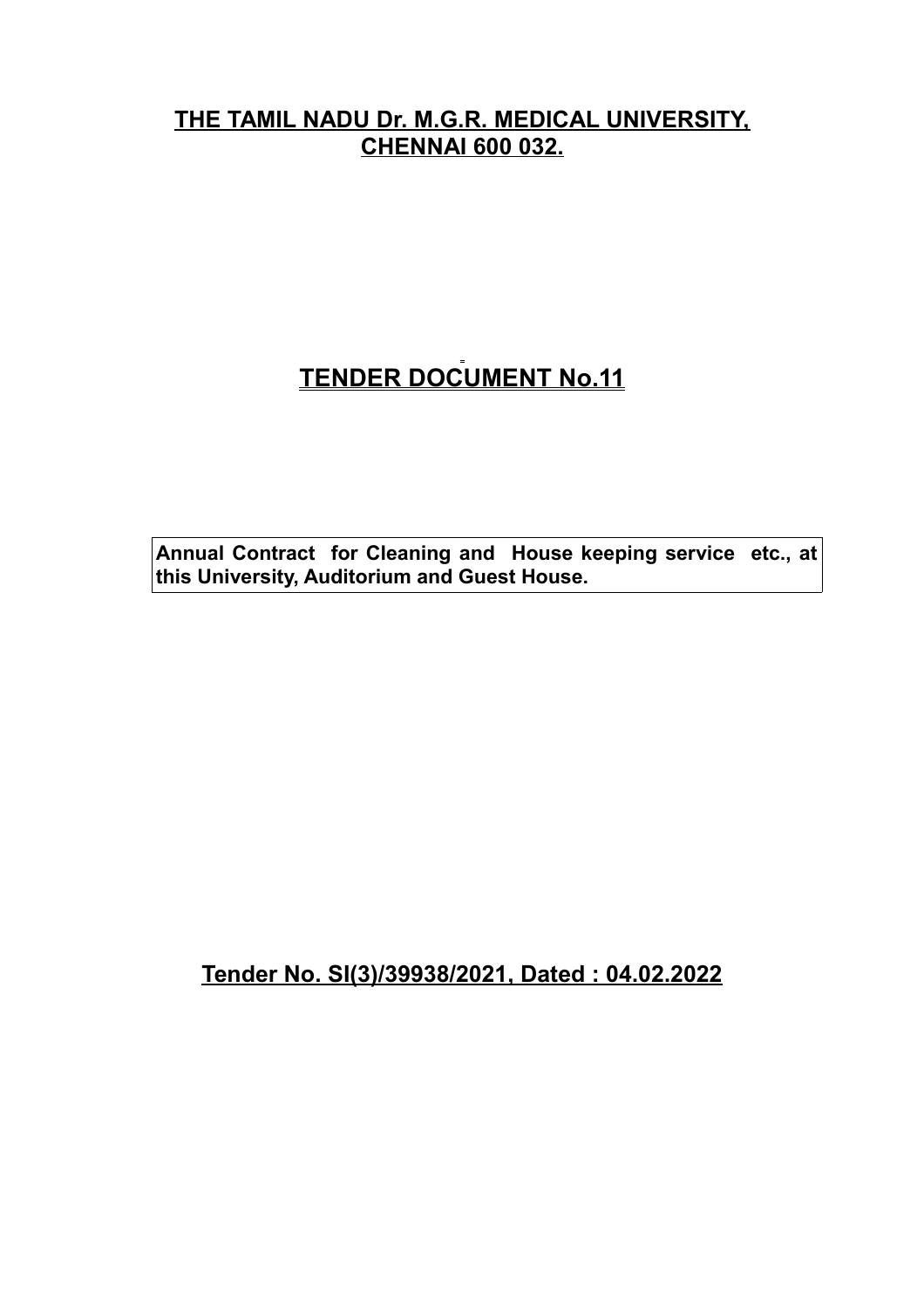#### **THE TAMIL NADU Dr. M.G.R. MEDICAL UNIVERSITY, No. 69 ANNA SALAI, GUINDY, CHENNAI 600 032.**

| Name of the work | Annual Maintenance Contract<br>for                                                    |  |  |  |  |
|------------------|---------------------------------------------------------------------------------------|--|--|--|--|
|                  | <b>Cleaning and House keeping service</b><br>etc., at this University, Auditorium and |  |  |  |  |
|                  | <b>Guest House.</b>                                                                   |  |  |  |  |

 Terms and conditions for the Annual Maintenance Contract for the maintenance of House Keeping Services for cleanning purpose of the Tamil Nadu Dr. M.G.R. Medical University, 69 Anna Salai, Guindy, Chennai 600 032.

#### **1. DUE DATE AND TIME:**

(i) Sealed Tenders are invited by the Registrar, The Tamil Nadu Dr. M.G.R. Medical University, 69 Anna Salai, Guindy, Chennai 600 032 from the reputed House Keeping Agencies for cleaning purpose of this University..

(ii) The sealed tenders should reach the Registrar, The Tamil Nadu Dr. M.G.R. Medical University, No. 69, Anna Salai, Guindy, Chennai 600 032 on or before **23.03.2022 upto 2.00 pm**. Tenders received after the due date and time will be summarily rejected.

#### **2. MODE OF DESPATCH OF TENDERS:**

 The Sealed Tenders should be addressed to the Registrar, The Tamil Nadu Dr. M.G.R. Medical University, 69 Anna Salai, Guindy, Chennai 600 032 by designation and should be sent only in a sealed cover by Registered Post with Acknowledgement due or in person or by courier duly superscripting on the cover containing the Tender Contact of this University. The Tenders received in ordinary covers without duly seal with sealing wax and the Tenders received after the due date will not be considered.

#### **3. SCOPE OF WORK:**

- (i) The Tenderer shall be fully responsible for the Sanitation/Housekeeping services in the entire University including Maintaining of the whole Office, Department of Transfusion Medicine, Library, Virtual Library and Campus area including approach roads, garages, Two Wheller stand, parking area, High Tension cum Generator Room, Canteen out sided around area etc., free from dust/dirt/wastes. as laid down in the tender and the agency shall work under overall supervision and direction of Sergeant of this University.
- (ii) The manpower (Male+Female) to be deployed at 35 Nos (i.e) Ground floor 03, 1<sup>st</sup> floor  $02.$  $2^{nd}$  floor – 02, 3<sup>rd</sup> floor – 04, 4<sup>th</sup> floor – 02, 5<sup>th</sup> floor – 02, Experimental Medicine (1st floor) – 01, Library – 03, Own Book Reading Hall – 02, DTM (Blood Bank) – 02, outer cleaning (front & back) – 04, Supervisor – 02, Auditorium – 03 and Guest House – 03.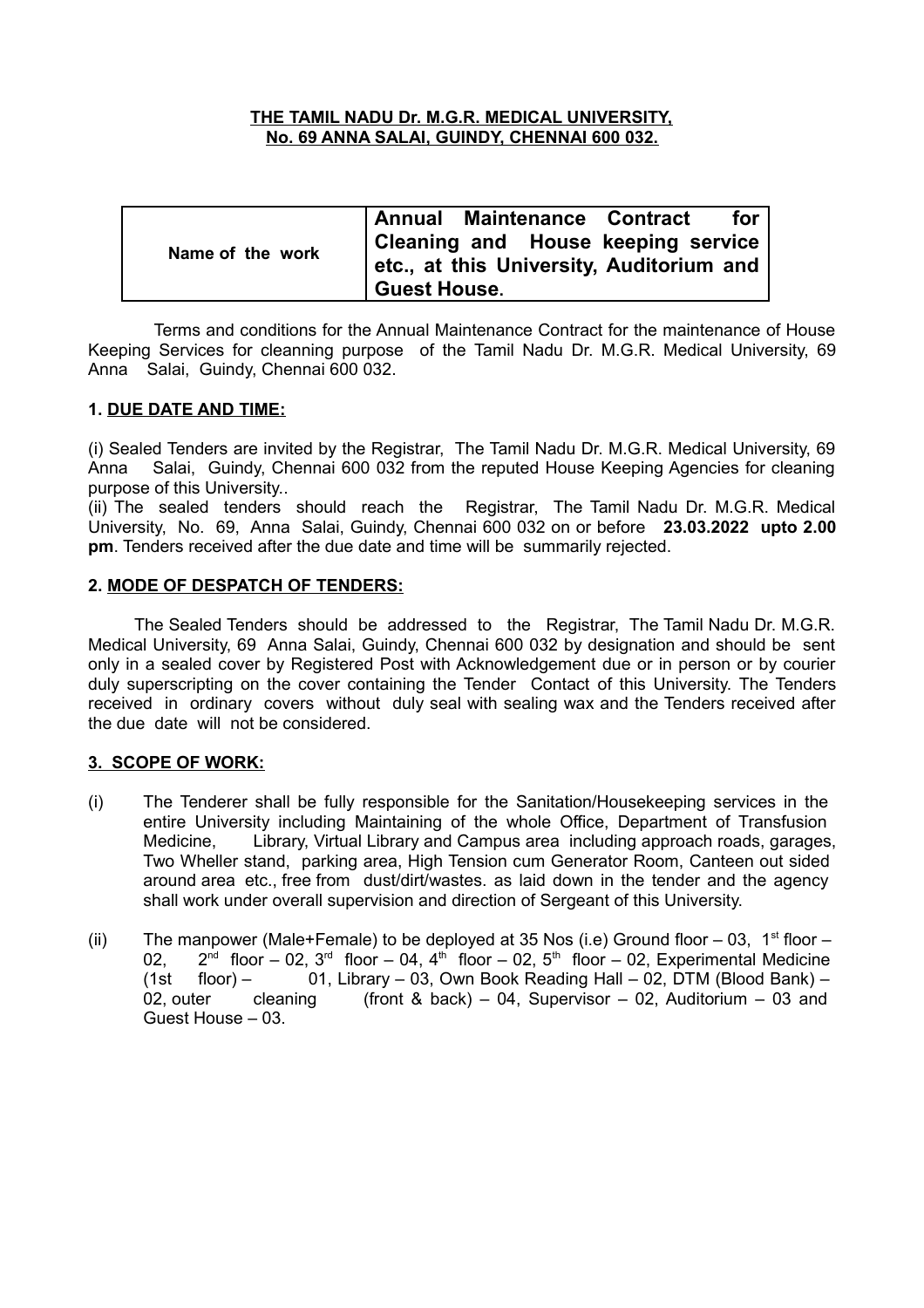- (iii) Sweeping, mopping, dusting, cleaning and all other allied works have to be completed before 9.30 AM on all working days, Saturdays & Sundays and Holidays. In case the work is not completed before 9.30 AM on any day, then the same shall not be considered for payment for that particular day and pro-rata deduction will be made for that day and damages of Rs.1000/- per day for such delay shall also be imposed on theTenderer and will be recovered from the Tenderer bills. Some activities such as garbage removal, insecticide/pesticide application etc. shall be completed in the evening (i.e. 4.30 PM onwards), on day-to-day basis. No spillover of the above work for the next day shall be permitted under any circumstances.
- (iv) However, regular cleaning of toilets (including fixtures such as WC's, urinals,washbasins etc.) Lobby, Corridors and other areas shall be done continuously during office hours (at the regular interval as per requirement, usage and nstruction given by the administration department from 8.00 AM to 4.30 PM i.e. during office hours and beyond).
- (v) The Tenderer agency shall make arrangements for providing adequate number of dustbins as also refill the sanitary cubes, deodorizer, and other consumable like Air Fresheners, Phenyl, toilet roll, tissue box and liquid soap for hand wash (in all the attached toilets of Officers, in all toilets and the cost of consumables and cleaning materials will be borne by the Tenderer.
- (vi) Tenderer shall arrange to spray air fresheners in officer's rooms, Meeting room / Halls on daily basis and whenever required. The cost of the spray will be borne by the Tenderer.
- (vii) All materials to be used for cleaning and other consumables (Annexure IV), should be provided by the Tenderer in conformity with the specifications/brand/make of government approved standards. The samples have to be got approved from the Administration Department by the Tenderer.
- (viii) The work to be carried out under this tender shall also include arranging of vacuumcleaners, scrubbing and polishing machines and equipments which are required to be used during execution of the work. All the machineries used should be appropriate for the surfaces existing on the site and in no way damage the surface/fixtures/fittings/furniture beyond normal wear and tear. In case the Tenderer or its employee damages the surface/ fixtures/ fittings/furniture, the University will be well within its right to recover the cost of restoring the damaged area and/or impose a penalty on the Tenderer. The decision of the Registrar, The Tamil Nadu Dr. M.G.R. Medical University, Guindy, Chennai – 600 032 will be final and binding on the Tenderer.
- (ix) For the purpose of Sanitation/House Keeping work the entire site is broadly divided into three parts, namely, non-carpeted covered area and carpeted covered area and open area.

#### **4.SUPERSCRIPTION:**

The Sealed Tender cover should be superscripted as **"Tender Contract for the Annual maintenance and House Keeping service Due on 23.03.2022" upto 2.00 pm.** The Tender covers received without such superscription and seal will not be considered and be summarily rejected. Further the Tenders submitted by facsimile (Fax) or by Electronic mail will not be accepted. The Tenderer shall be responsible for proper superscription and sealing the cover in which the Tender is submitted to the University and the University shall not be responsible for accidental opening of the covers that are not properly superscripted and sealed covers as required in the Tender documents before the time stipulated for the Tender opening.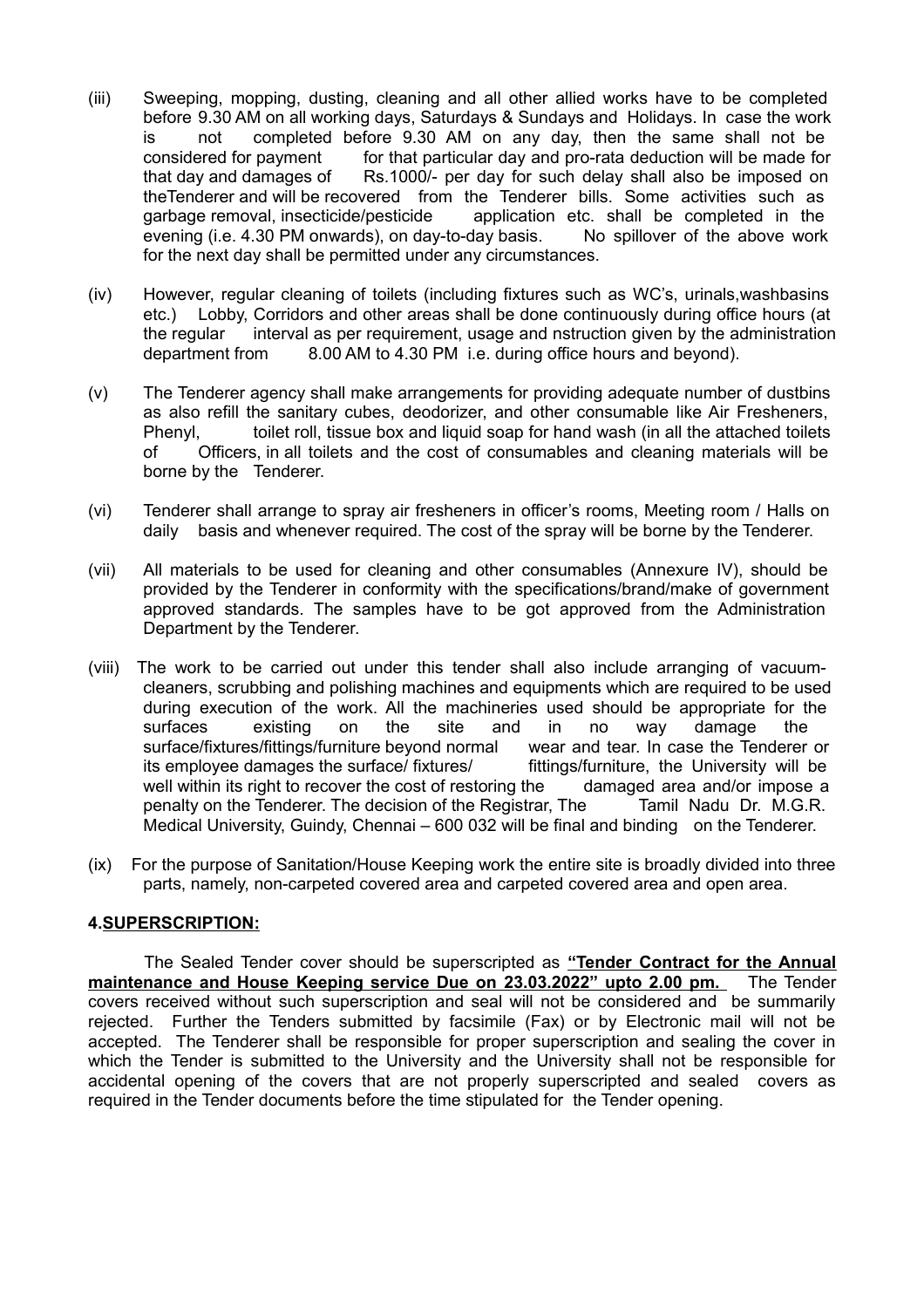#### **5. EARNEST MONEY DEPOSIT:**

(I) Each Tender should be accompanied by an Earnest money Deposit to the value of 1% of the quoted price by way of **Demand Draft drawn in favour of "The Registrar, The Tamil Nadu Dr. M.G.R. Medical University", payable at Chennai** or **IOB challan** of the Tamil Nadu Dr. M.G.R. Medical University.

(2) The Tender Documents received without the EMD will be summarily rejected. The above EMD amount will be held by this University till it is returned to the Unsuccessful tenderer. It will not earn any interest. The EMD to the unsuccessful tenders will be returned after the acceptance of the successful tenderer at the expenses of the tenders within a reasonable time consistent with the rules and regulations prescribed in the Tender Transparency Act.. The EMD of the successful tenderers will be returned only after the successful completion of the tender period.

(3). The Small Scale Industrial Units in the State of Tamil Nadu registered with the SIDCO or anywhere in the country registered with the National Small Industries Corporation are exempted from payment of EMD / Security Deposit if they offer tender called for by the University. The S.S.I Units registered in the state of Tamil Nadu are also exempted from payment of E.M.D/Security Deposit subject to the submission of existence certificate and capacity certificate for the particular item of tender issued by the Director or the General Managers of District Industries Centers. SSI Units registered in other States except those registered with NSIC will however not be eligible for the aforesaid concessions on payment of E.M.D / Security Deposit. The SSI Units will however be required to execute proper agreements including a clause to the effect that in the event of nonfulfillment or non-observance of any of the conditions stipulated in the contract, the SSI Units shall pay penalty of an amount equivalent to E.M.D / Security Deposit or an amount equal to the actual loss incurred by this University.

 **As per Tender Transparency Act, at Point No.1 (e) "Two Cover System" means a procedure under which the tenderers are required to simultaneously submit two separate Covers, one containing the Earnest Money Deposit and the details of their cabability to undertake the tender which will be opened first and the second cover containing the price quotation which will be opened only if the tenderer is found qualified to execute the tender.**

#### **6. SECURITY DEPOSIT:**

a. The successful tenderer will be required to remit the Security Deposit equivalent to 6% (Six) percent of the total value of the work order within Fifteen days (15) from the date of receipt of communication intimating the acceptance of the tenders by way of **e- payment to A/c No.167901000000666 (IFS Code IOBA0001679)** of the Tamil Nadu Dr. M.G.R. Medical University.. If the accepted tenderer fails to remit the Security Deposit within the stipulated period, the Earnest Money Deposit remitted by him will be forfeited to The Tamil Nadu Dr. M.G.R. Medical University, Chennai – 600 032 and his tender will be held void. The House Keeping Services of this University will be started after execution of the above agreement by the successful tenderer and after the remittance of the Security Deposit.

b. The Security Deposit furnished by the tenderer in respect of his tender will be returned to him after the completion of tender period and after satisfactiory verification of the proof of delivery effected during the tender period subject to the condition that the Tenderer has rendered service to the fullest satisfaction of the Tamil Nadu Dr. M.G.R. Medical University, Chennai 600 032 without any complaint. If the tenderer fails to fulfill the same, the house keeping services of this University will be carried out by the University by engaging third party and the expenses incurred therefor will be recovered / adjusted from the Security Deposit amount and the balance if any shall alone is refundable.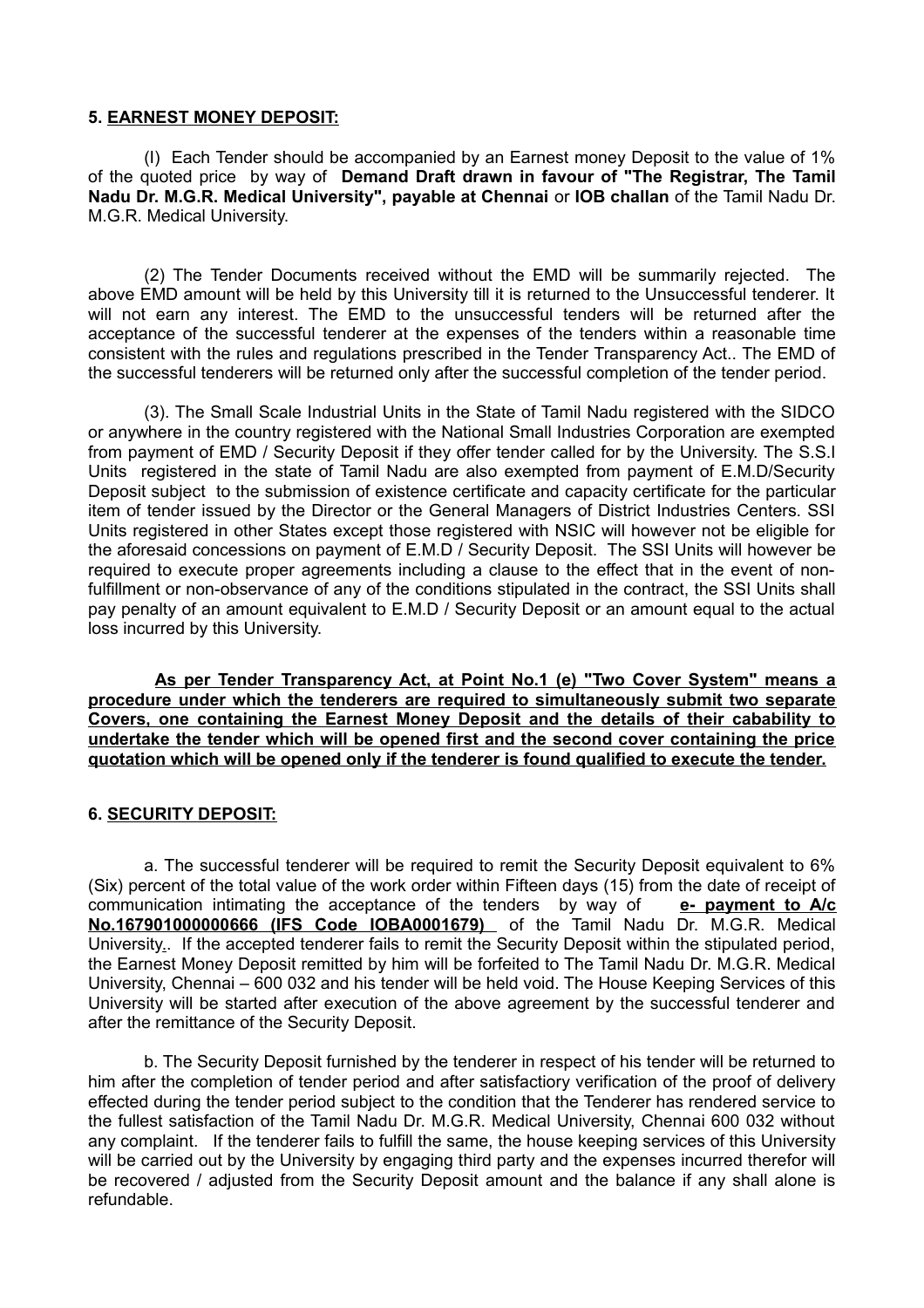(c). In case of successful tenderer the Earnest Money Deposit paid by him will be adjusted towards Security Deposit payable by him.

(d) If the tenderer fails to act up to the tender or backs out after his tender is accepted his Security Deposit mentioned above will be forfeited to the TamilNadu Dr M.G.R Medical University, Chennai 32.

#### **7. DETAILS TO BE FURNISHED AND MODE OF PRESENTATION:**

(I) The Tenders should contain particulars like the name and address of the Tenderer, rates for rendering House Keeping Services to this University, other levies and taxes that may be applicable and insurance and any incidental services and giving the break up thereof. The rates should be kept for Two years at least from the date of opening of the tenders for acceptace.

(ii) The rate should be quoted and indicated clearly both in words and figures and it should be valied for minimum two years. The Tenderers should sign with full signature without any scoring or overwriting. The rate quoted should be free from erasures, overwriting, smudging etc. The rate quoted should be firm and should not be subjected to any variation clauses taxes shuld be indicated seperetely.

(iii) Being a Goverment Autonomous Body rendering Research & Education service to the student community, special care any hygienic methods should be offered.

(iv) Evidence such as Registration Certificate issued by competent authority for establishment of business as proof should also be enclosed, along with Sales Tax Registration No./ PAN No. and TIN No., Service tax No. If any.

**(v)** A copy of **a**udited annual accounts duly authenticated by a Chartered Accountant showing the details of Annual Turnover exclusively in the work/business should be furnished by the Tenderer.

#### **8. OPENING OF TENDER:**

The Tenders received upto **2.00 P.M. on 23.03.2022** will be opened by the Registrar. The Tamil Nadu Dr. M.G.R. Medical University or any other officer authorized by him on behalf of the Registrar, Tamil Nadu Dr. M.G.R. Medical University, Chennai-32 at **4.00 p.m. on 23.03.2022** in the presence of such of those Tenderers or their authorized representatives who may be present at the time of opening. The representatives of the Tendering firms who are attending the opening of Tenders should bring a letter of authority to identify their representatives.

#### **9. AGREEMENT:**

(I) The successful tenderer shall execute an agreement as in the Annexure I for the due fulfillment of the contract on the Non Judicial stamp paper of the value of Rs.100/- (Rupees Hundred Only) within fifteen days from the date of acceptance of the Tender, for House Keepng Services for cleanin purpose of this University.

(ii) The expenses incidental to the execution of Agreement shall be borne by the successful Tenderer.

(iii) The conditions stipulated in the agreement form should be strictly adhered to and violation of any of the conditions will entail termination of the contract without prejudice to the right of the Tamil Nadu Dr. M.G.R. Medical University, Chennai and to recover any consequential loss from the successful Tenderer.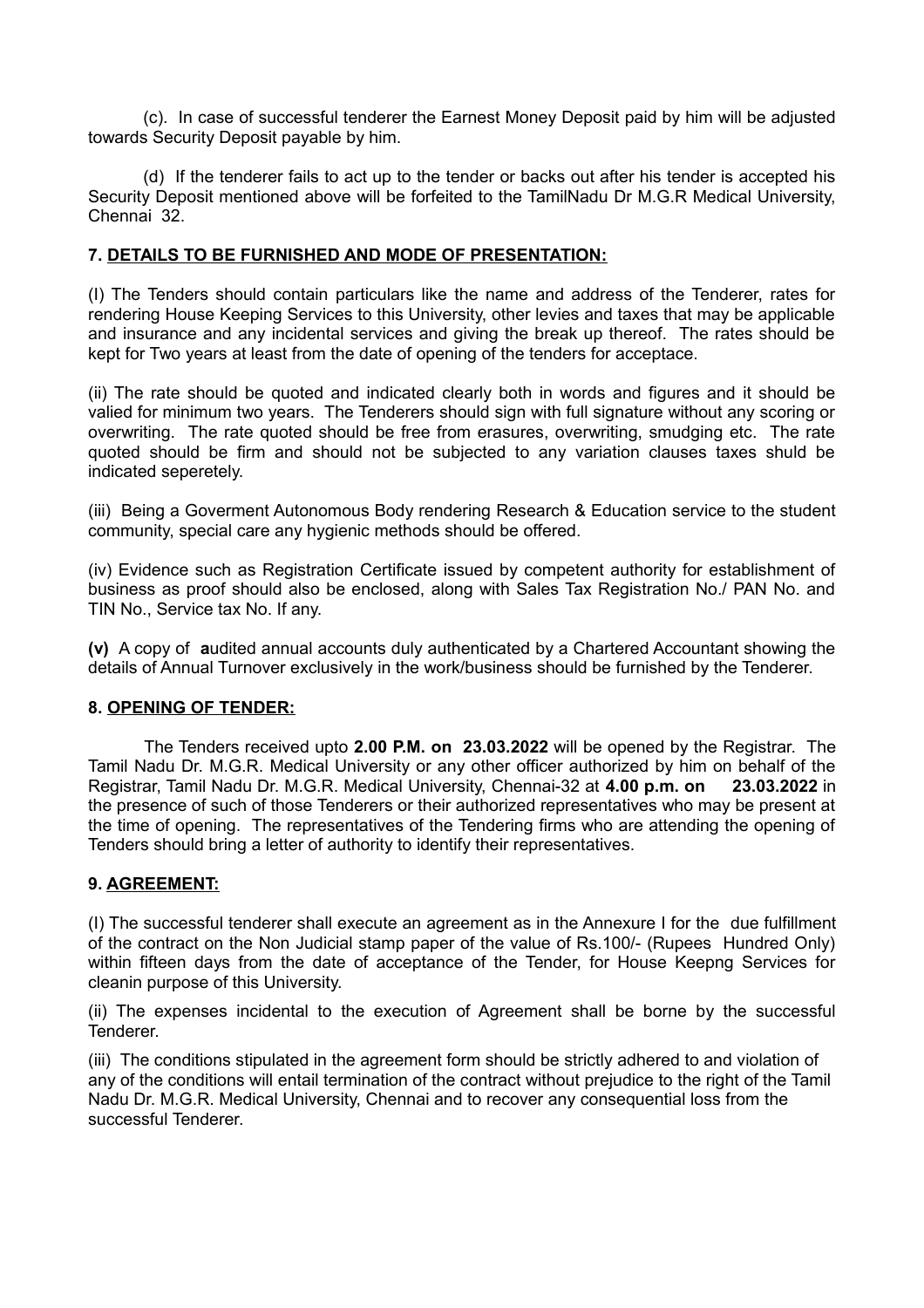#### **10. PAYMENT OF BILL:**

 The Sergeant of this University will supervise the above work and certify the bills for payment and only then the payment will be made to the contractor based on the certificate.

#### **11. TERMINATION OF CONTRACT:**

 During the Annual Maintenance contract period, if the Party of the first part is not satisfied with the services of the Annual Maintenance Contractor, or the Annual Maintenance contract is transferred to the third party without the knowledge of the Party of the First Part then the Annual Maintenance contract will be terminated. In such cases, the University shall give an advance intimation of not less then 30 days to the Annual Maintenance Contractor. In the event of unsatisfactory maintenance, the University reserves the right to claim damages for non-fulfillment of contract.

#### **12**. **PENALTY FOR NON-FULFILMENT OF CONDITIONS:**

 The Tenderers shall agree that in the event of non-fulfillment or non-observance of any of the conditions stipulated in the contract, the tenderer shall pay as penalty an amount equivalent to 10 (ten) percent (%) of total value of the work or equal to the actual loss incurred by the Tendering whichever is greater. This provision applies up to the end of the life cycle of the contract period.

#### **13. FORFEITURE OF EARNEST MONEY DEPOSIT:**

If the accepted tenderer fails to act according to the tender conditions or backs out after his tender has been accepted, his E.M.D. will be forfeited to The Tamil Nadu Dr. M.G.R. Medical University, Chennai – 600 032.

#### **14. ASSIGNING OF TENDER IN WHOLE OR IN PART:**

The successful tenderer shall not assign or make over the contract, the benefit of burden thereof to any person or persons or body corporate. He shall not under let or sublet to any person/s or body corporate the execution of the contract or any part thereof.

#### **15. ACCEPTANCE AND WITHDRAWAL:**

a. The final acceptance of the tender is entirely vested with the Registrar, The Tamil Nadu Dr. M.G.R. Medical University who reserves the right to accept or reject, any or all of the tenders without assigning any reason whatsoever. There is no obligation on the part of The Tamil Nadu Dr. M.G.R. Medical University to communicate with rejected tenders. After the acceptance of the tender by The Tamil Nadu Dr. M.G.R. Medical University, the tenderer shall have no right to withdraw his tender or claim higher price.

b. Tenders with incomplete information will be summarily rejected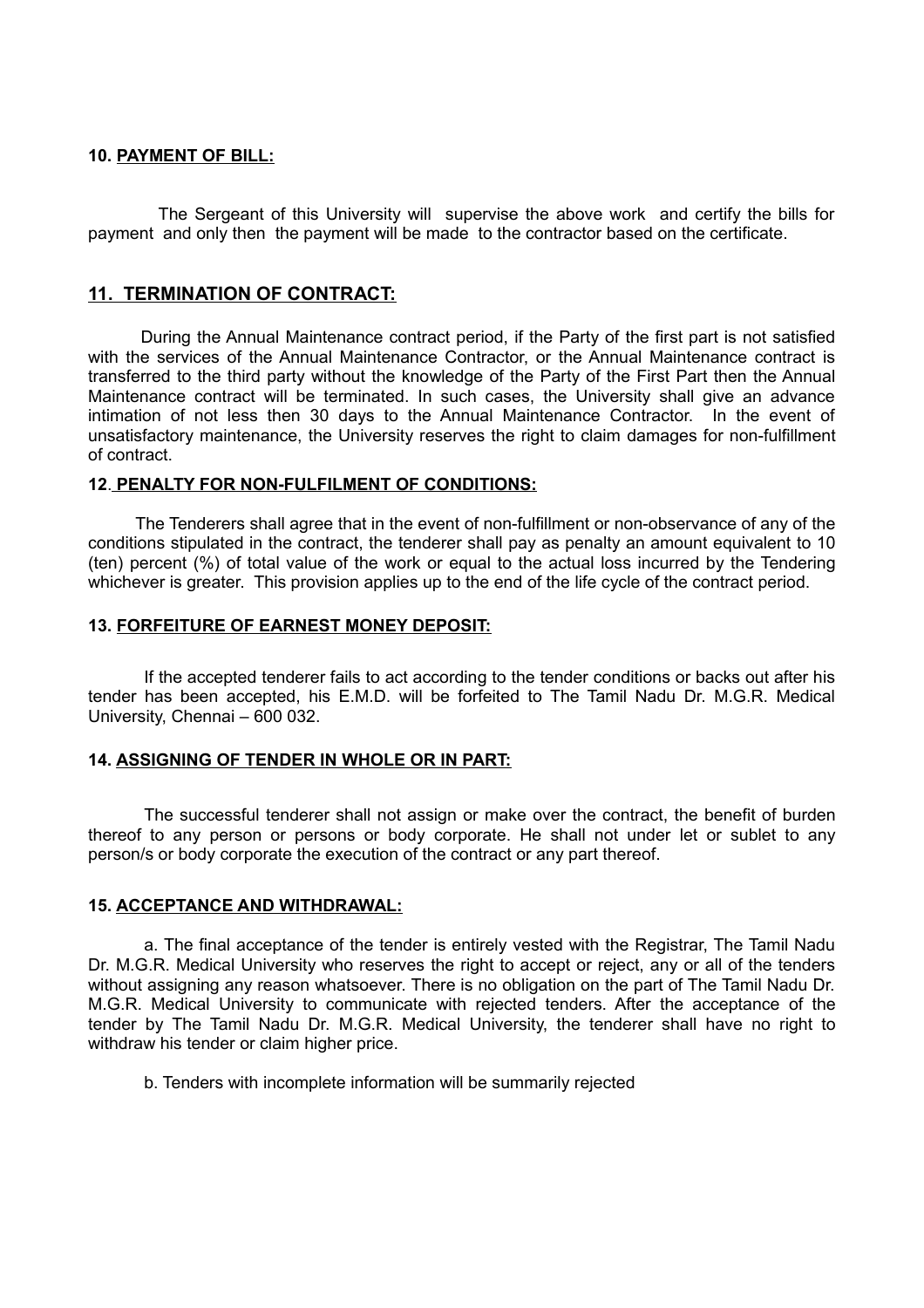#### **16. MODIFICATION:**

Any modification to the terms and conditions shall be made only with the mutual consent of both the parties to the agreement.

#### **17. LEGAL JURISDICTION:**

The Legal Jurisdiction shall be the court at Chennai only.

#### **18**. **GENERAL:**

The Tenderers while sending their Tenders should enclose a copy of the conditions stipulated duly certified and attested by them in token of accepting the Tender conditions that they understood and accepted them fully. Tenders received without the certified copy of the conditions shall be rejected summarily.

#### REGISTRAR,

The Tamil Nadu Dr. M.G.R. Medical University, Chennai -

32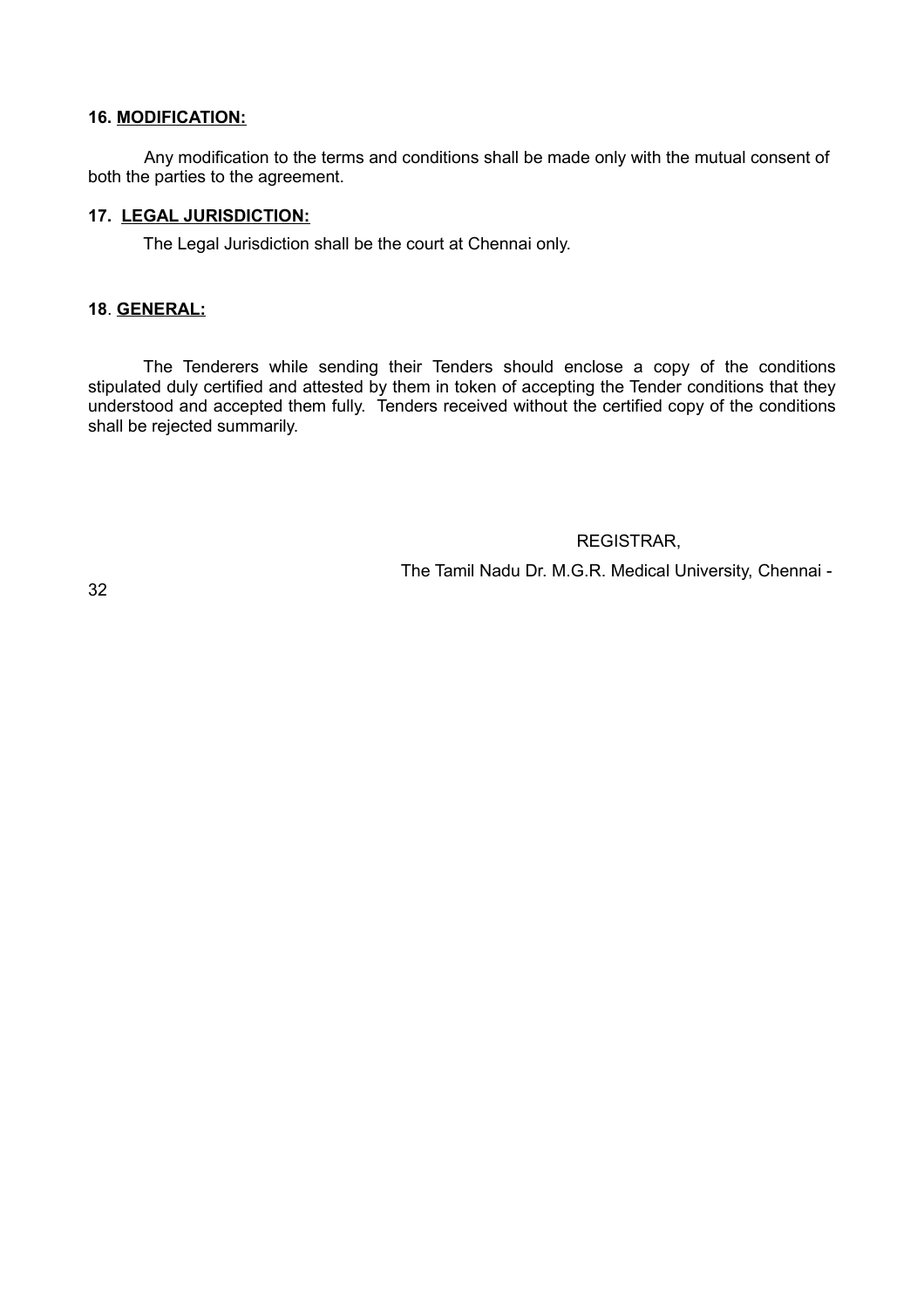**From**

**To**

**The REGISTRAR, THE TAMIL NADU Dr. M.G.R. MEDICAL UNIVERSITY, GUINDY, CHENNAI – 600 032**

I / We .................................................................................................................have

gone

through the terms and conditions of the tender as mentioned in tender documents from para 1 to

18 the tender number 11 and will abide by them as laid down above.

 TENDERER, WITH SEAL OF THE ORGANISATION

Place:

Date :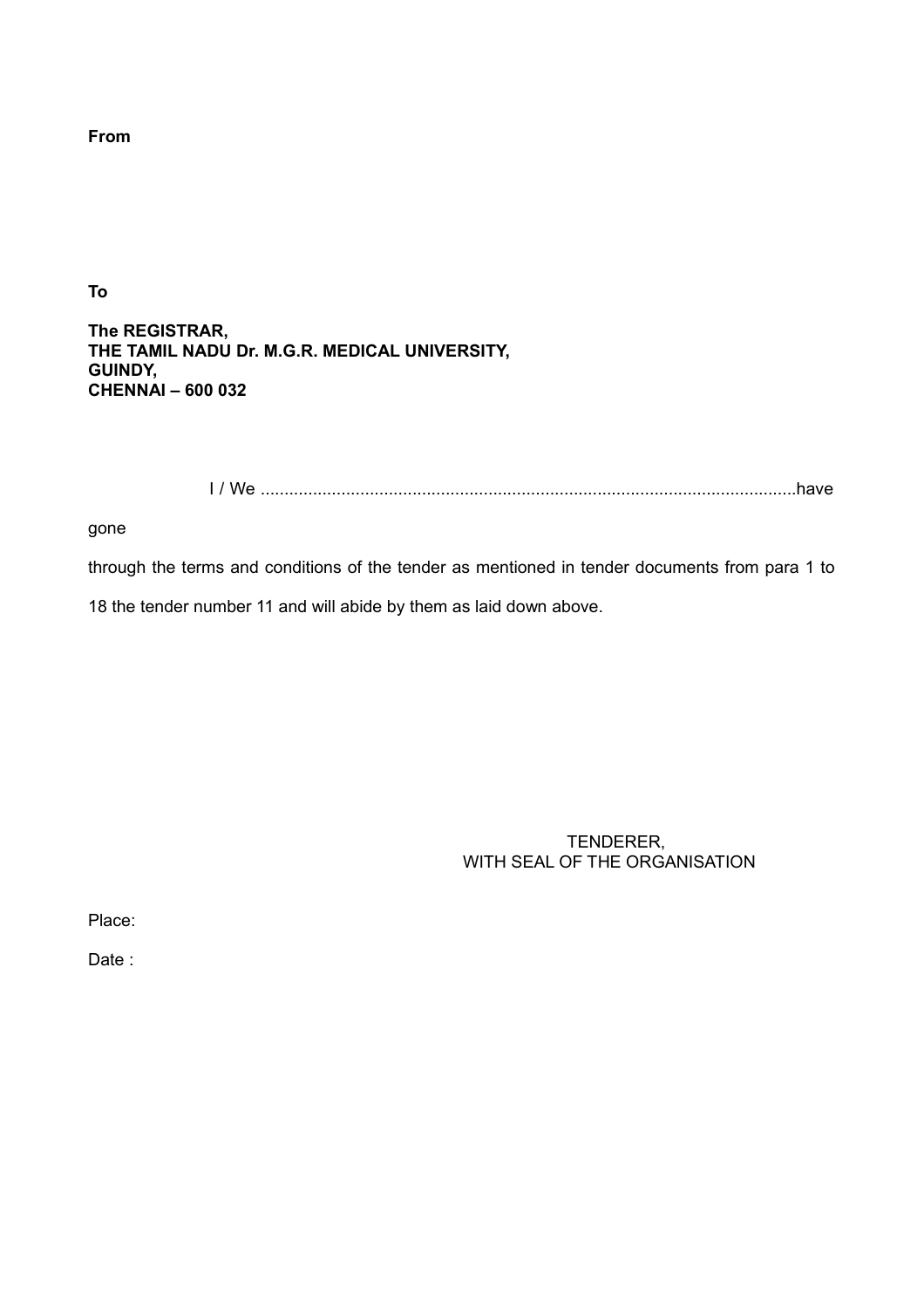#### **ANNEXURE-I**

#### **DETAILS OF HOUSE KEEPING SERVICES**

#### **DAILY SERVICES:**

- 1) Maintaining the Whole Office, Department of Transfusion Medicine, Library, Virtual Library and Campus area including approach roads, garages, Two Wheller parking area, High Tension cum Generator Room, Canteen and around area etc., free from dust/dirt/wastes.
- 2) Sweeping/Mopping and removing the stains in the Halls, Rooms, Corridor Cabin, Floor Steps etc., Granite / Marble / Mosaic / Ceramic / Vinyl / PVC flooring with special detergents.
- 3) Carpet area will be brushed/vacuumed wherever applicable.
- 4) Maintaining all the furniture and fixtures free from dirt/dust.
- 5) Cleaning the tables, wooden panels, chairs trays, typewriters, telephones, filing cabinets, cupboards, paper-racks, table fans, Xerox machines etc., free from dirt dust.
- 6) Cleaning the glass doors and fixtures periodically with Colin/window shine liquid cleaner.
- 7) Cleaning Partitions, glass panels/glass doors etc.,
- 8) Cleaning the computer terminal/Keyboards/printers.

Cleaning of telephones using disinfectants on the mouth pieces of the telephones.

- 9) Removing the dust/moisture from the A/C Frills, Partitions.
- 10) Removing the waste paper/garbage from the office area.
- 11) Cleaning of all toilets, including toilets in the canteen, sanitary fittings, wash basins, closet and ceramic floor/wall tiles and applying disinfectant periodically and removing of blockades in the toilets, drains etc.,
- 12) Providing wash towels, liquid soap, soap cake, urinary cubes, sanitary, toilet rolls etc., in the toilets.
- 13) Spraying air purifiers, perfumes in the office area.
- 14) Any other odd jobs that require from time to time.
- 15) Cleaning of Sweeping & Mopping of Common Passages, Staircase Twice a day.

#### **WEEKLY SERVICES:**

- 1 Maintaining the window panels both inside and outside against dust/dirt.
- 2 Applying chemicals to sanitary, fittings, tiles etc. and rising.
- 3 Brushing and cleaning of light fittings, fans, work stations etc.
- 4 Brushing and Cleaning the granite/marble/mosaic floor in the lounge and staircase etc., with specifically formulated chemicals.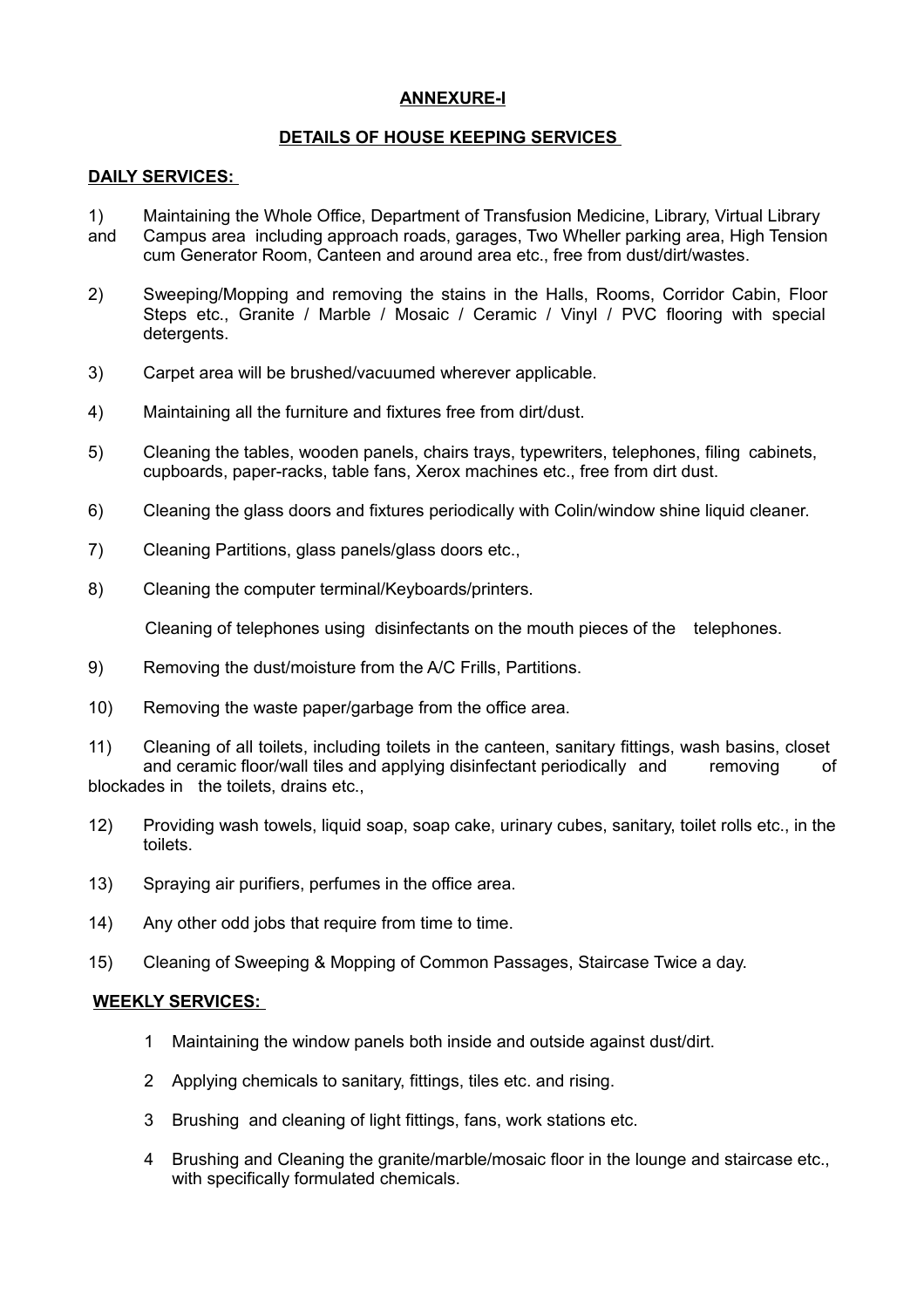- 5 Removing the cobwebs in the premises and clearing bushes in the campus area.
- 6 Polishing the name boards with Brasso/Silvo/Autosol.
- 7 Doing light pest control measures against silver fish, cockroaches and rodents.
- 8 Cleaning the water dispensers, water filters/water coolers etc.,
- 9 Spraying detergent to the Venetian blinds/vertical blinds and removing the dust and stains.
- 10 Special cleaning of the toilets with specifically formulated chemicals.
- 11 Scrubbing and washing office mosaic floors and corridors.
- 12 Other diversified services whenever required.
- 13. Cleaning of ceiling Fans, Padestal Fans, Tube Lights all Switch box & all other fitings.

#### **FORTNIGTLY:**

13) Cleaning of water fountains.

#### **MONTHLY:**

14) 1) Cleaning of Over Head tanks and sumps.

2) Any other odd jobs that require from time to time.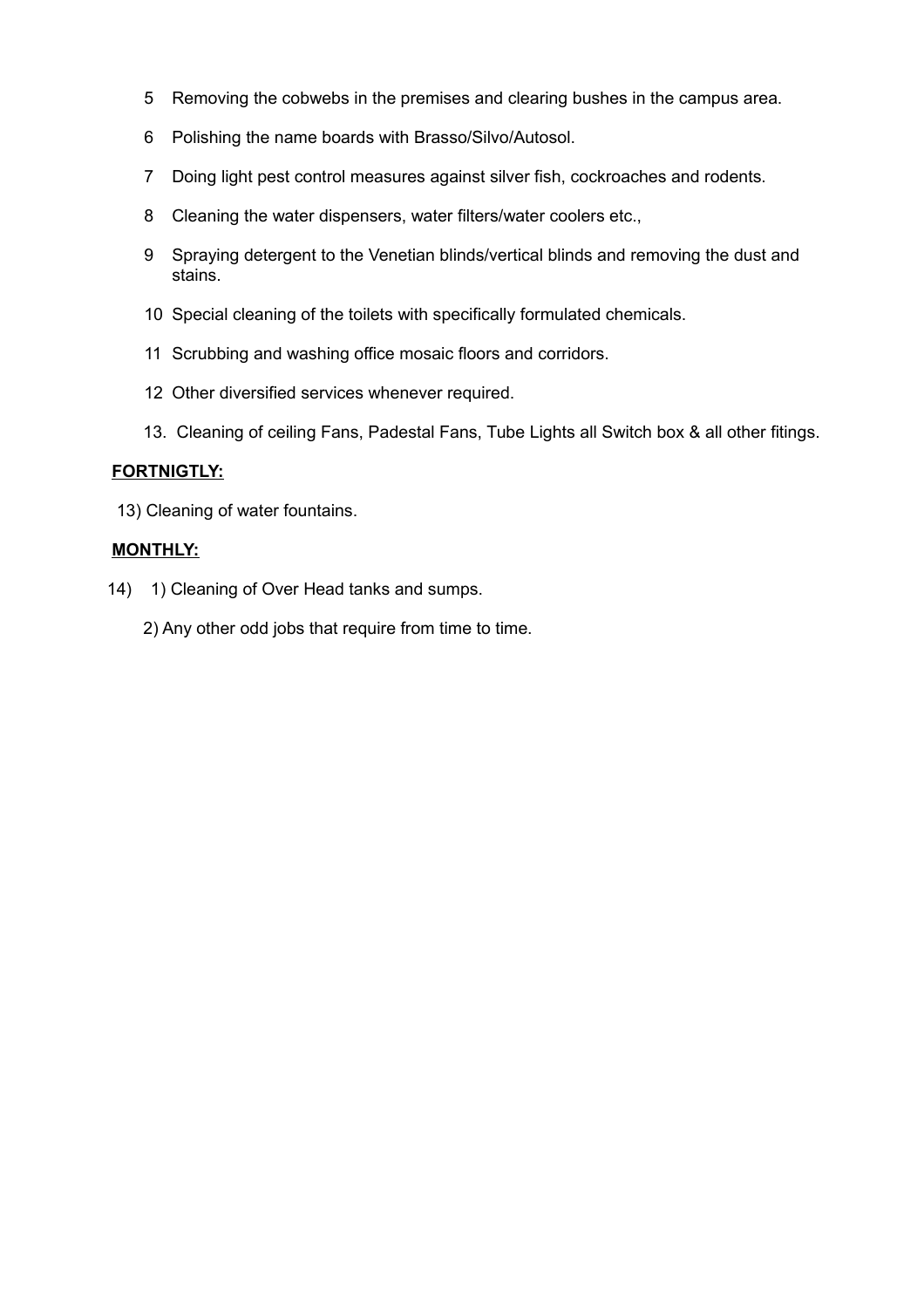#### **TECHINICAL BID ANNEXURE: II**

#### **THE TAMILNADU Dr.M.G.R. MEDICAL UNIVERSITY, CHENNAI 32**

 Tender Schedule for the work of Annual Maintenance Contract for the maintenance of HOUSE KEEPING SERVICES FOR CLEANING PURPOSE OF THIS UNIVERSITY.

#### **A. Profile of the Tenderers:**

The Tenderer should furnish the following details;

| SI.No            | Particular Required                                                                                                                       | <b>Particulars</b><br>Contractor. | to | be | correctly | furnished |
|------------------|-------------------------------------------------------------------------------------------------------------------------------------------|-----------------------------------|----|----|-----------|-----------|
| 1.               | Name of the Organization                                                                                                                  |                                   |    |    |           |           |
| 2.               | Nature of the Organization                                                                                                                |                                   |    |    |           |           |
| 3.               | Address of the Registered office of the<br>firm                                                                                           |                                   |    |    |           |           |
| 4.               | Location of Office                                                                                                                        |                                   |    |    |           |           |
| 5.               | Telephone No. / Mobile No &<br>e mail No.                                                                                                 |                                   |    |    |           |           |
| a)               | Proprietorship                                                                                                                            |                                   |    |    |           |           |
| b)               | Partnership                                                                                                                               |                                   |    |    |           |           |
| $\mathsf{c})$    | <b>Private limited</b>                                                                                                                    |                                   |    |    |           |           |
| d)               | <b>Public limited</b>                                                                                                                     |                                   |    |    |           |           |
| 6.               | Date, month and year of establishment<br>of business as an firm (Xerox copy of<br>the proof to be enclosed).                              |                                   |    |    |           |           |
| $\overline{7}$ . | Name and Residential address of the<br>proprietor<br>of the<br>with<br>Contractor<br>Telephone number.                                    |                                   |    |    |           |           |
| 8.               | Sales Tax , Registration number date,<br>month and year of registration (Xerox<br>copy of the Registration certificate to be<br>enclosed) |                                   |    |    |           |           |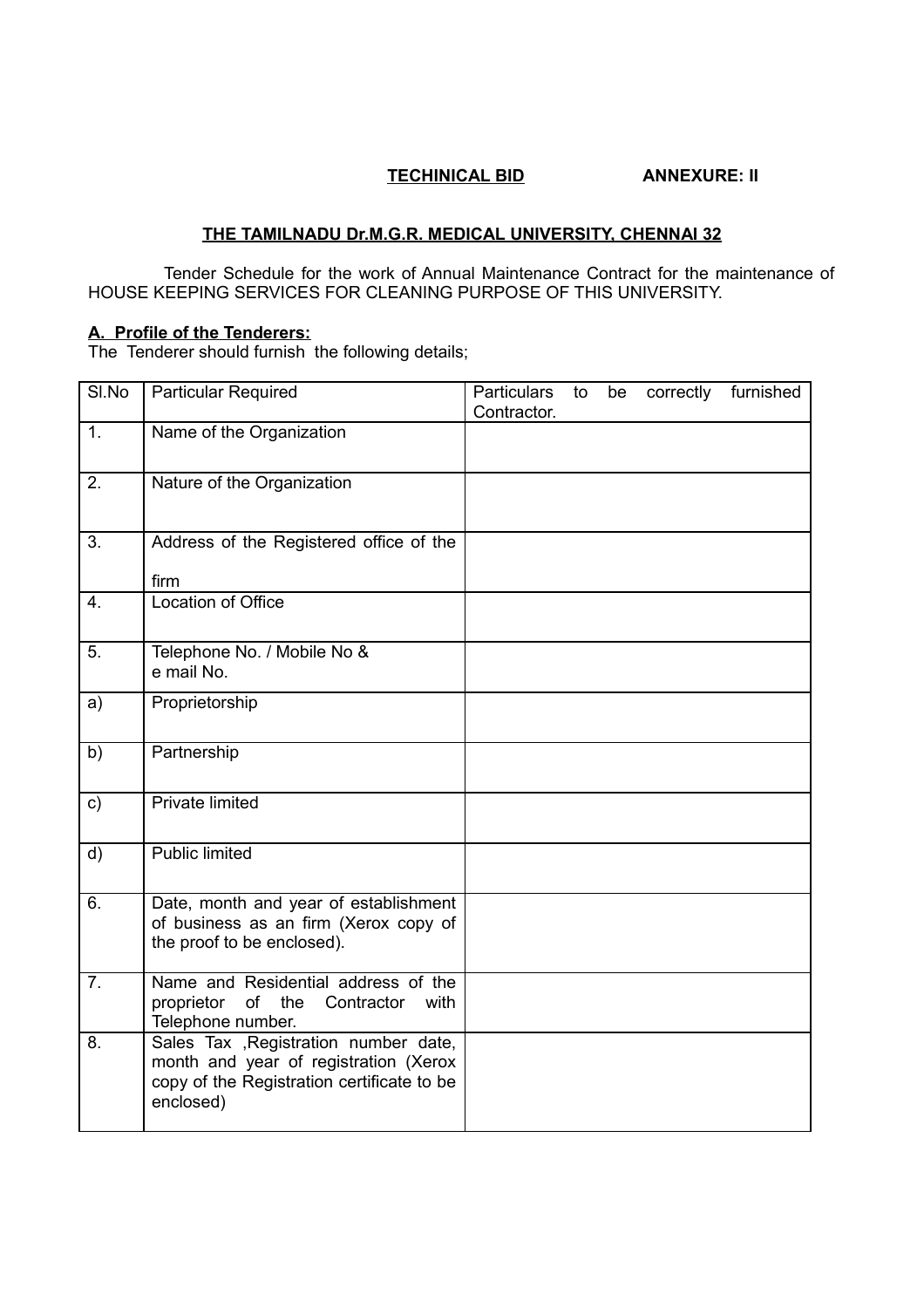| 8.  | To furnish the Xerox copy of Audited<br>Annual accounts for the financial year<br>2018-2019, 2019-2020 and 2020-2021<br>duly authenticated by a chartered<br>Accountant showing the details of<br>Annual Turnover exclusively in the<br>purchased business should<br>be<br>furnished by the Tenderer. |  |
|-----|-------------------------------------------------------------------------------------------------------------------------------------------------------------------------------------------------------------------------------------------------------------------------------------------------------|--|
| 9.  | To furnish the Xerox copy of the GST<br>No and PAN card in the name of<br>proprietor or firm.                                                                                                                                                                                                         |  |
| 10. | Names of the Agencies (Government /<br>University / Private to whom<br>the<br>services are made recently).                                                                                                                                                                                            |  |
| 11. | Maintenance of Branches in Chenni<br>City / other areas.                                                                                                                                                                                                                                              |  |
| 12. | <b>EMD Payment Particulars.</b>                                                                                                                                                                                                                                                                       |  |

#### 1. Number of Demand Drafts enclosed.

#### 2. Demand draft particulars

| SI.No. DD No. & Date | Name of the Bank                                        | Amount (in Rs.) |
|----------------------|---------------------------------------------------------|-----------------|
|                      | Total                                                   |                 |
|                      | 3. The DD should be enclosed in the technical bid only. |                 |

13. **B.** AMC for House Keeping services for Cleaning purpose of this University the rates should be quoted given below:

(Note: Basic rates, and other services that may be applicable should be quoted separately

and specifically)

Signature of the contractor with seal.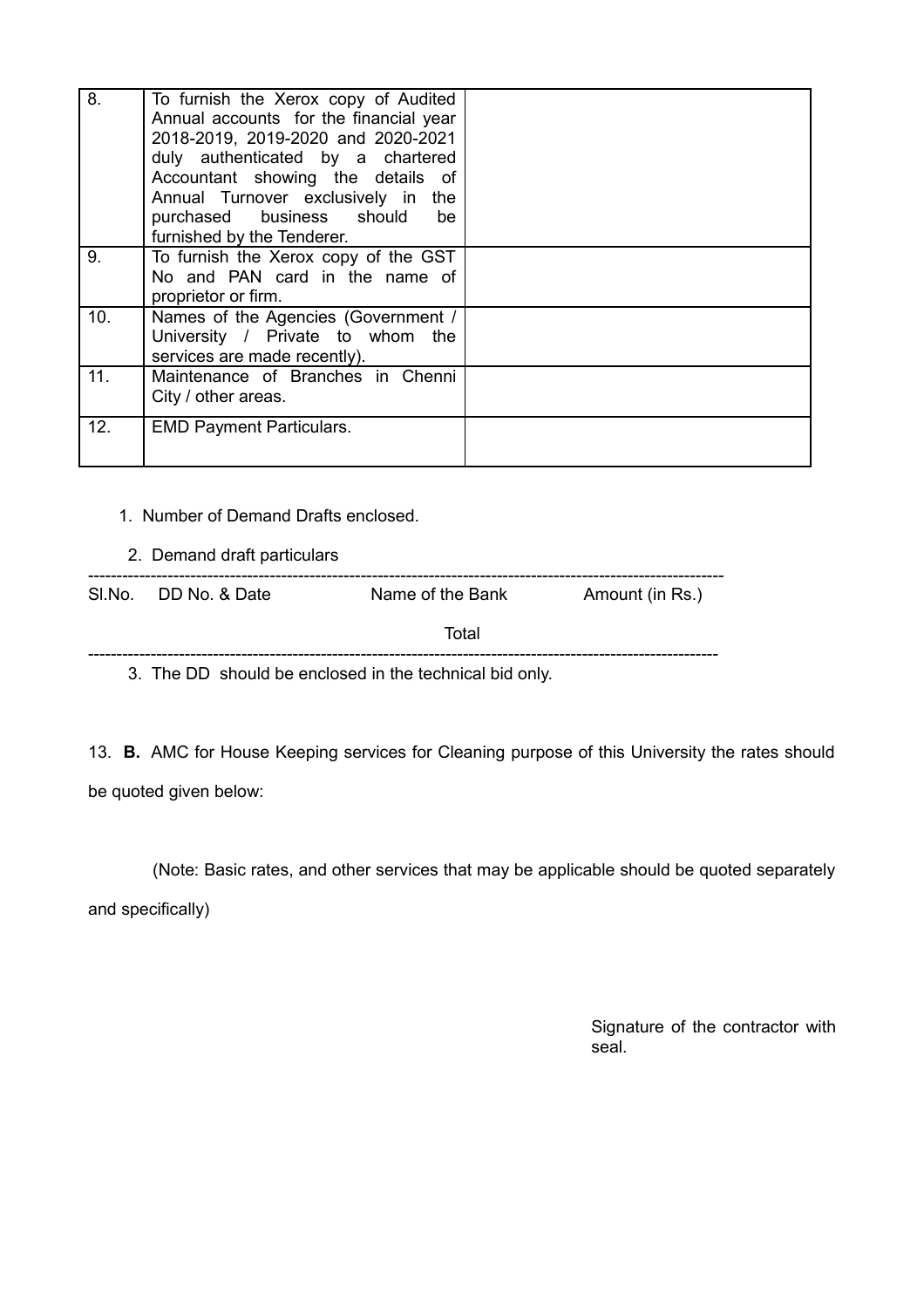### **ANNEXURE: III**

#### **COMMERCIAL BID**

#### **THE TAMILNADU Dr.M.G.R. MEDICAL UNIVERSITY, CHENNAI 32**

Tender Schedule for the work of Annual Maintenance Contract for providing 35 Nos of Man Power for House Keeping Service of this University.

|                | SI No   Man Power                                              | No of persons | Amount<br>Rs.<br>Per month |
|----------------|----------------------------------------------------------------|---------------|----------------------------|
| 1              | Men Mazdoor                                                    | 5 Nos         |                            |
| $\overline{2}$ | Women Mazdoor                                                  | 28 Nos        |                            |
| 3              | Supervisor                                                     | 2 Nos         |                            |
| 4              | <b>Materials</b><br>Cleaning<br>and<br><b>Chemical Charges</b> |               |                            |
|                |                                                                | Total         |                            |

**NB**: The EMD / payment will be withheld if the enclosed proofs are not found to be true and the tenderer will be black listed

> Signature of the contractor with seal.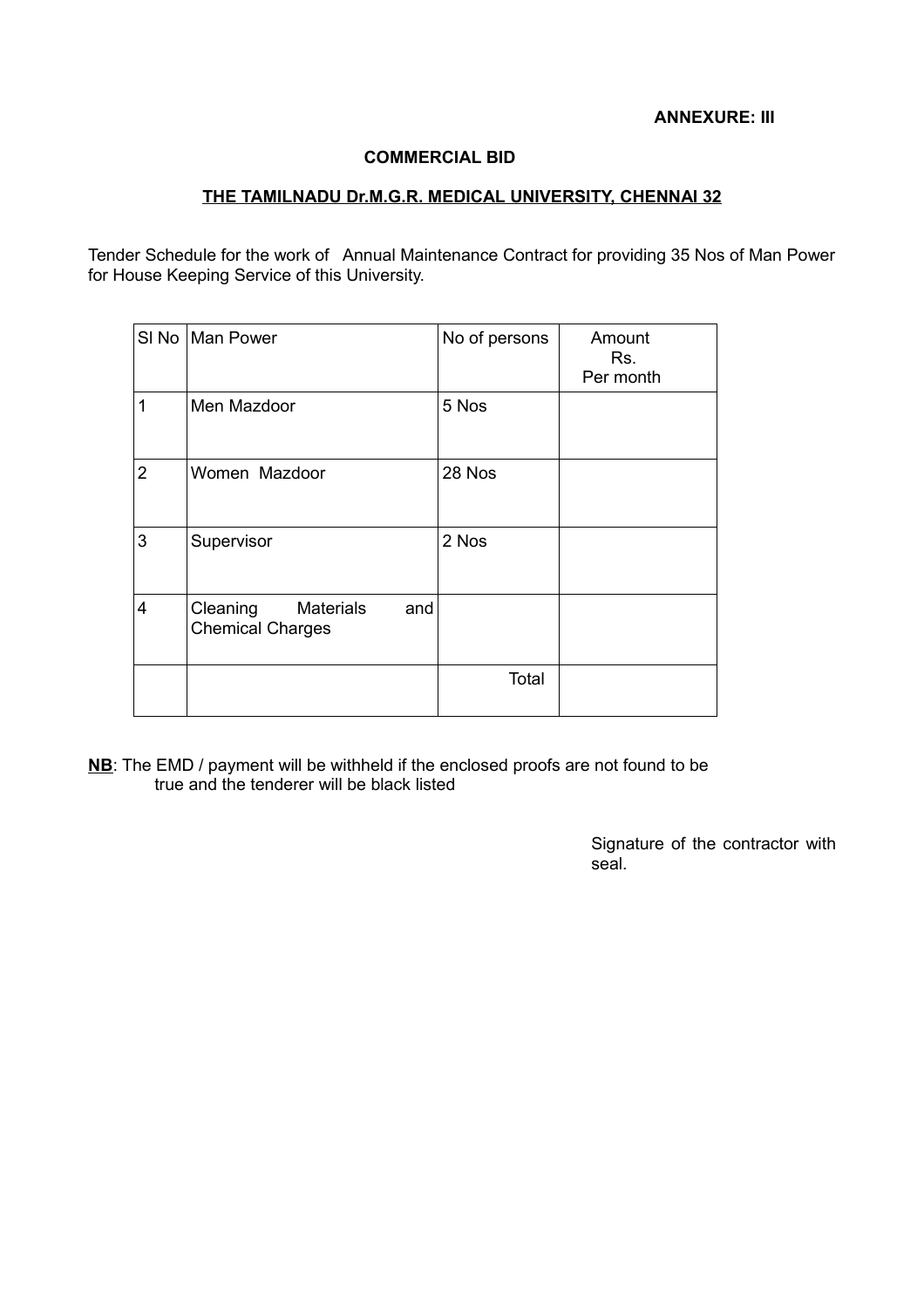# **Annexure – IV**

# **LIST OF CLEANING & CONSUMABLES ITEMS TO BE USED**

| $S$ . No. | Work                                                                                                     | Name of the Brand                  |
|-----------|----------------------------------------------------------------------------------------------------------|------------------------------------|
| 01        | Cleaning agents of standard company for WC's, urina<br>Is pots etc.                                      | Phenyle Gaivd, Trishul, etc.       |
| 02        | Detergents of Standard company for cleaning, wash<br>basin, inks, refrigerator and other items.          | Nirma, Surf                        |
| 03        | Liquid Soap of Standard company for scrubbing of<br>floors & wall                                        | Fem, Homocol, Dettol, Savlon       |
| 04        | Anti-baterial disinfectants of standard company for<br>cleaning toilets, bathroom, kitchen and pantries. | Cleaning, Lyzol                    |
| 05        | Glass cleaning liquid of standard company                                                                | Colin                              |
| 06        | Deodorizer of a standard company                                                                         | Odonil                             |
| 07        | Air-fresheners / Aerosols (Eco-friendly) of standard<br>Company                                          | Premium, Fresco                    |
| 08        | Urinal cubes (Standard Company)                                                                          | Odonil                             |
| 09        | Polythene Bag                                                                                            | <b>Standard Quality / ISI Mark</b> |

 **Name and signature of the Tenderer of the Firm/Company**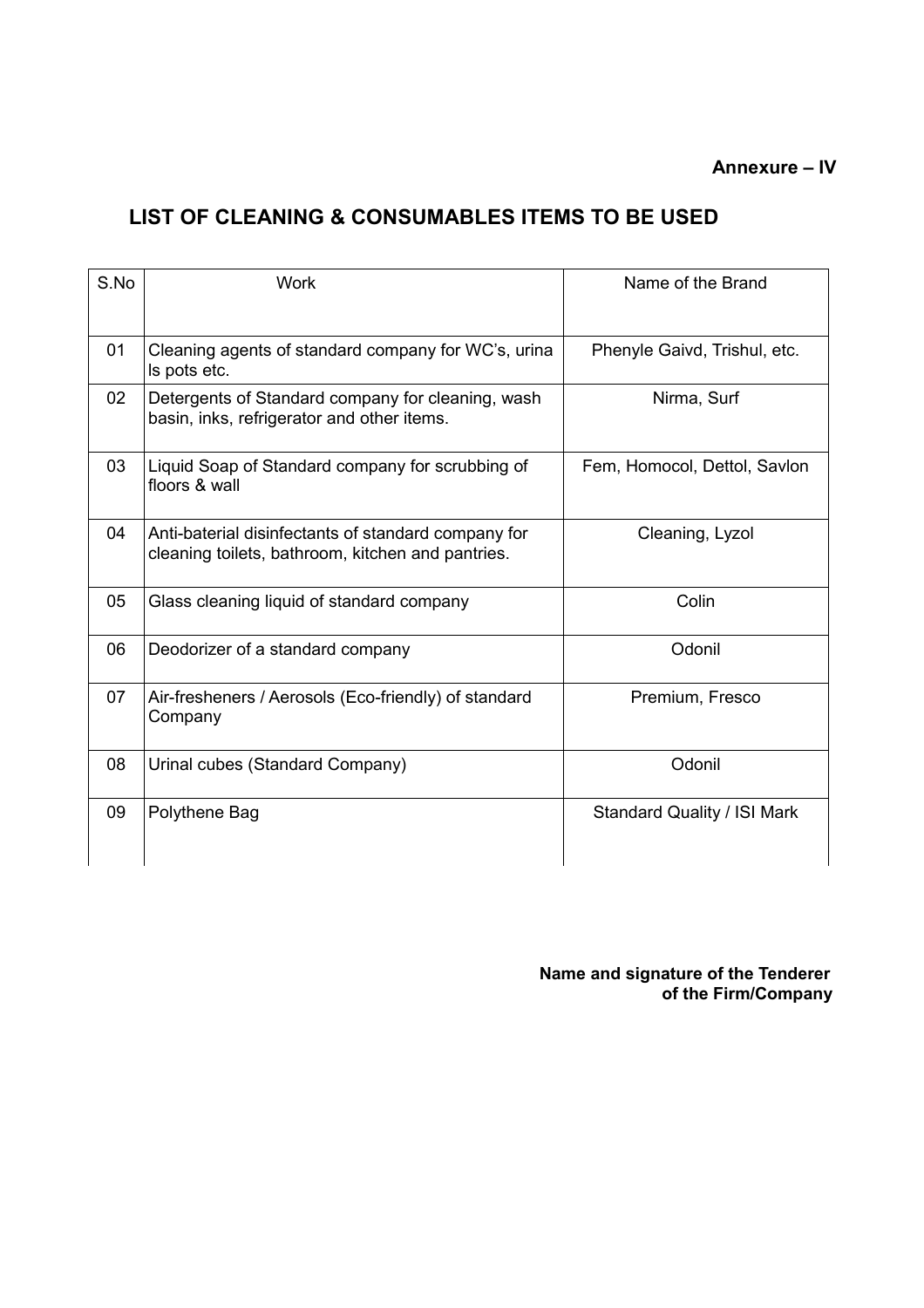# **AGREEMENT**

This Agreement is made at Chennai on this the more day of between the Tamil Nadu Dr. M.G.R. Medical University, having office at Door No. 69, Anna Salai, Guindy, Chennai – 600 032, represented by the Registrar hereinafter called the "The Medical University" as the **PART OF THE FIRST PART.**

 **AND**

M/s. The contract of the contract of the contract of the contract of the contract of the contract of the contract of the contract of the contract of the contract of the contract of the contract of the contract of the contr

at

\_\_\_\_\_\_\_\_\_\_\_\_\_\_\_\_\_\_\_\_\_\_\_\_\_\_\_\_\_\_\_\_\_\_\_\_\_\_\_\_\_\_\_\_\_\_\_\_\_\_\_\_\_\_\_\_\_\_\_\_\_\_\_\_\_represen ted by the Proprietor, hereinafter called the Contractor as the **PARTY OF THE SECOND PART.**

2. **WHEREAS** the Universiuty, the Party of the First Part, desires to appoint an agency to provide house keeping services at the Medical University Main Building (First floor to  $5<sup>th</sup>$ floor) a) Front Block, b) Rear Block, Department of Transfusion Medicine (Ground floor to 2nd floor) Library, Virtual Library (Ground floor to 2nd floor), c) Guest House and Auditorium block d) Candeen and in around parking area of the campus located at No. 69, Anna Salai, Guindy, Chennai 600 032.

3. **WHEREAS** the Party of the Second Part, M/s ........................................................................................................................................ ....................................................................................................................... represented by its Proprietor Thiru ....................................................................... offered to render services as Annual Maintenance Contractor.

4. **WHEREAS** the Party of the First Part, has accepted the offer made by the Annual Maintenance Contractor.

5. **WHEREAS** the terms and conditions of the said engagement have been "Mutually" discussed and agreed upon.

6. **WHEREAS** the parties are desirous of putting them in writing.

7. **WHEREAS** the Party of the Second Part viz., M/s. ,................................................................................................................. the Annual Maintenance Contractor has agreed to render the following services for the Party of the First Part viz., The Tamil Nadu Dr.M.G.R. Medical University, Chennai-32 for a period of two years from **to** for the maintenance of House Keeping Services at the Medical University Main Building (Ground floor to  $5<sup>th</sup>$  floor) a) Front Block, b) Rear Block, Department of Transfusion Medicine (Ground floor to 2nd floor) Library, Virtual Library (Ground floor to 2nd floor), c) Guest House and Auditorium block d) Candeen and in around parking area of the campus at Rs. *I***-** per month and the contractor shall provide the The manpower (Male+Female) to be deployed at 35 Nos (i.e) Ground floor – 03, 1<sup>st</sup> floor – 02, 2<sup>nd</sup> floor – 02, 3<sup>rd</sup> floor – 04, 4<sup>th</sup> floor – 02, 5<sup>th</sup> floor – 02, Experimental Medicine (1st floor) – 01, Library – 03, Own Book Reading Hall – 02, DTM (Blood Bank) – 02, outer Cleanig (front & back) – 04, Supervisor – 02, Auditorium – 03 and Guest House – 03.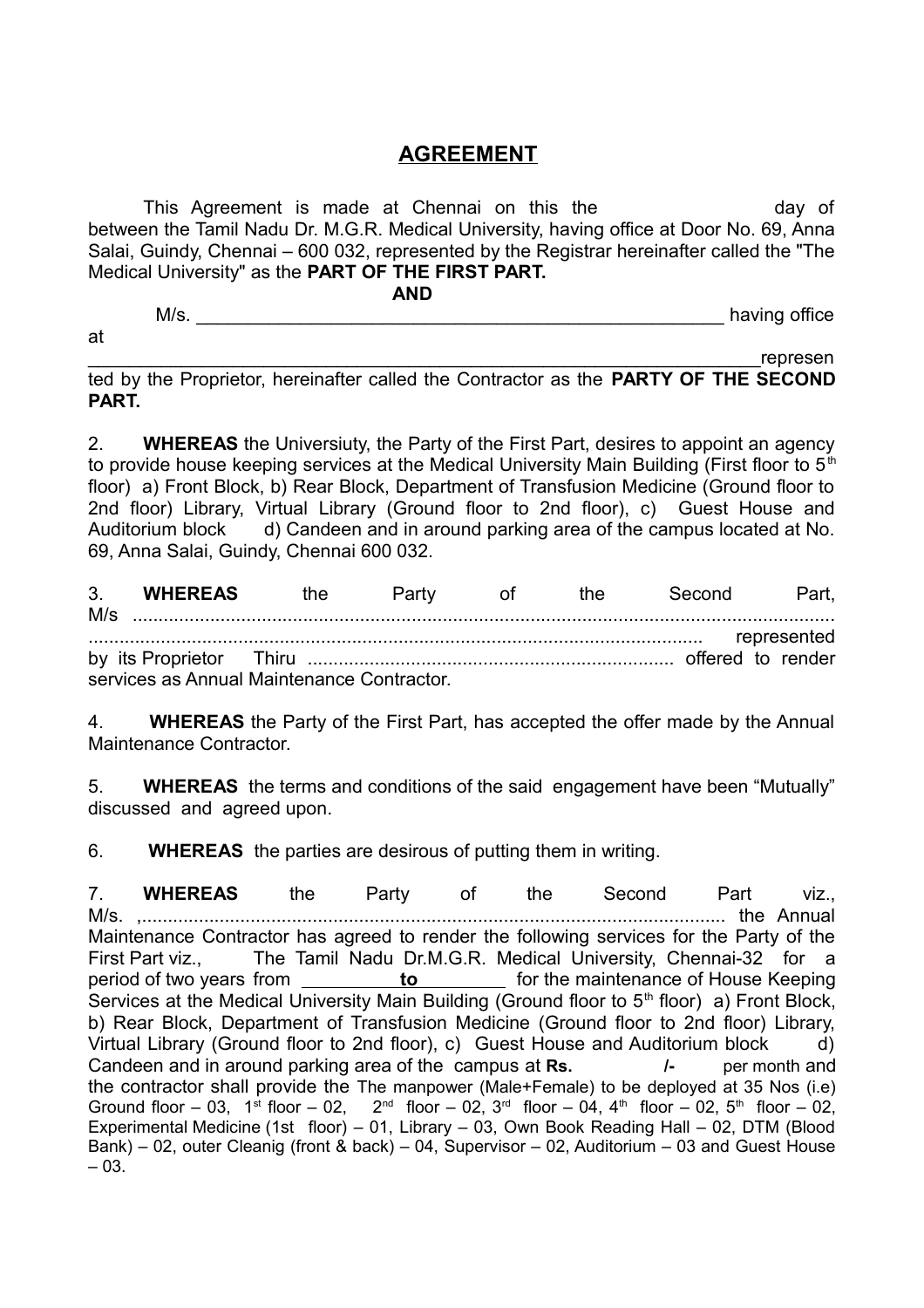Sweeping, Mopping, Dusting, Cleaning and all other allied works have to be completed before 9.30 AM on all working days, Saturdays & Sundays and Holidays. In case the work is not completed before 9.30 AM on any day, then the same shall not be considered for payment for that particular day and pro-rata deduction will be made for that day and damages of Rs.1000/- per day for such delay shall also be imposed on the Contractor and will be recovered from the Contractors bills. Some activities such as garbage removal, insecticide/pesticide application etc. shall be completed in the evening (i.e. 4.00 PM onwards), on day-to-day basis. No spillover of the above work for the next day shall be permitted under any circumstances.

 However, regular cleaning of toilets (including fixtures such as WC's, urinals,washbasins etc.Lobby, Corridors and other areas shall be done continuously during office hours (at the regular interval as per requirement, usage and Instruction given by the Administration Department (Establishment Wing) from 8.00 AM to 4.00 PM i.e. during office hours and beyond).

#### **Details of Staff Employed for House Keeping are as follows:**

- a) Working Days 2 Supervisor and 33 Housekeeping Staff b) Saturdays **- 1 Supervisor and 20 Housekeeping Staff**
- c) Sundays & National Holidays 1 Supervisor and 13 House Keeping Staff

# **8. SCOPE AND SERVICES:**

#### **DAILY SERVICES:**

- 1) Maintaining the Whole Office, Department of Transfusion Medicine, Library, Virtual Library and Campus area including approach roads, garages, Two Wheller stand, High Tension cum Generator Room Canteen, Car parking area etc., free from dust/dirt/wastes.
- 2) Sweeping/Mopping and removing the stains in the Halls, Rooms, Corridor Cabin, Floor Steps etc., Granite / Marble / Mosaic / Ceramic / Vinyl / PVC flooring with special detergents.
- 3) Carpet area will be brushed/vacuumed wherever applicable.
- 4) Maintaining all the furniture apparels and fixtures free from dirt/dust.
- 5) Cleaning the tables, wooden panels, chairs trays, Computers, Printers, telephones, filing cabinets, cupboards, paper-racks, table fans, Xerox machines etc., free from dirt dust.
- 6) Cleaning the glass doors and fixtures periodically with Colin/window shine liquid cleaner.
- 7) Cleaning Partitions, glass panels/glass doors etc.,
- 8) Cleaning the computer terminal/Keyboards/printers.

Cleaning of telephones using disinfectants on the mouth pieces of the telephones.

- 9) Removing the dust/moisture from the A/C Frills, Partitions.
- 10) Removing the waste paper/garbage from the office area.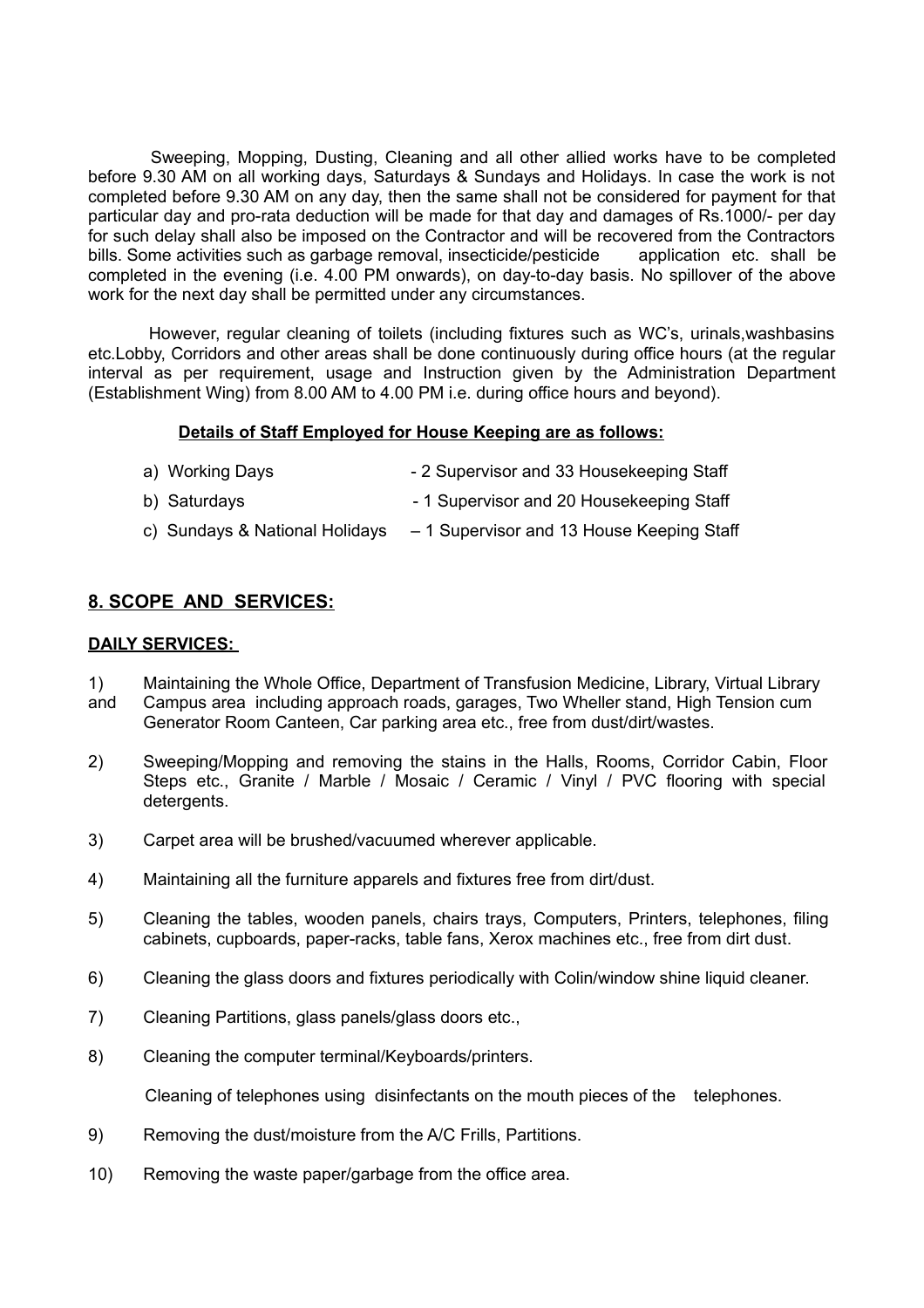- 11) Cleaning of all toilets, including toilets in the canteen, sanitary fittings, wash basins, closet and ceramic floor/wall tiles and applying disinfectant periodically and removing of blockades in the toilets, drains etc.,
- 12) Providing wash towels, liquid soap, soap cake, urinary cubes, sanitary, toilet rolls etc., in the toilets.
- 13) Spraying air purifiers, perfumes in the office area.
- 14) Any other odd jobs that require from time to time.
- 15) Cleaning of Sweeping & Mopping of Common Passages, Staircase Twice a day.

#### **WEEKLY SERVICES:**

- 01. Maintaining the window panels both inside and outside against dust/dirt.
- 02. Applying chemicals to sanitary, fittings, tiles etc. and rising.
- 03. Dusting and cleaning of light fittings, fans, work stations etc.
- 04. Brushing and Cleaning the granite/marble/mosaic floor in the lounge and staircase etc., with specifically formulated chemicals.
- 05. Removing the cobwebs in the premises and clearing bushes in the campus area.
- 06. Polishing the name boards with Brasso/Silvo/Autosol.
- 07. Doing light pest control measures against silver fish, cockroaches and rodents.
- 08. Cleaning the water dispensers, water filters/water coolers etc.,
- 09. Spraying detergent to the Venetian blinds/vertical blinds and removing the dust and stains.
- 10. Special cleaning of the toilets with specifically formulated chemicals.
- 11. Scrubbing and washing office mosaic floors and corridors.
- 12. Other diversified services whenever required.
- 13. Cleaning of ceiling Fans, Padestal Fans, Tub Lights all Switch box & all other fitings.

#### **FORTNIGTLY:**

1. Cleaning of water fountains.

#### **MONTHLY:**

- 14) 1) Cleaning of Over Head tanks and sumps.
	- 2) Any other odd jobs that require from time to time.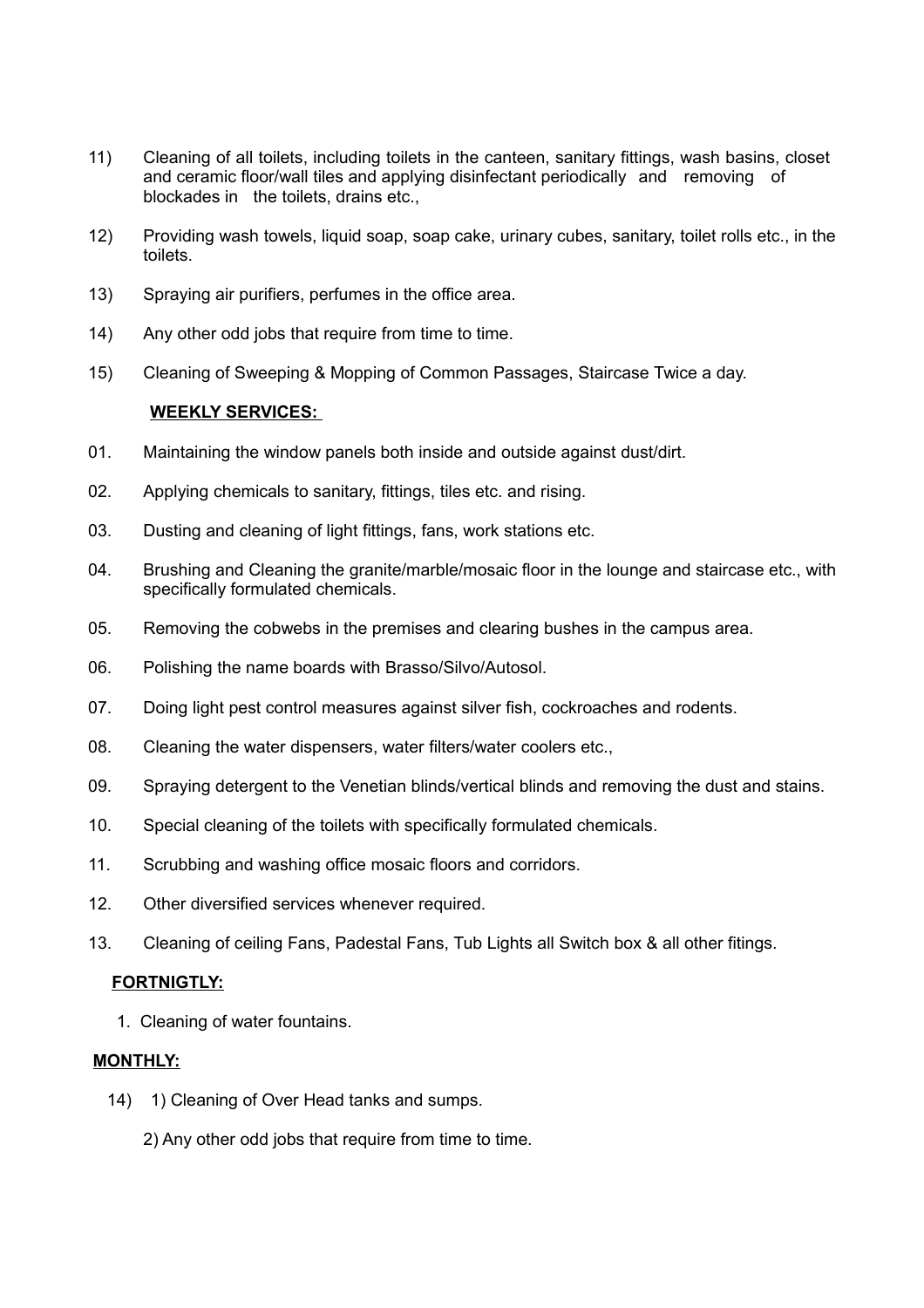# **09. TERMS AND CONDITIONS FOR CONTRACT**:

1. This document on having been signed by both the parties shall constitute a binding contract between the parties and shall remain in force during the contract period of 2 **(Two) Years**. But in the event of any breach of agreement at any time on the part of the contractor, the contract shall be determinable by the Registrar, The Tamil Nadu Dr.M.G.R. Medical University, Chennai 600 032 up on giving seven (7) days notice to the contractor.

2. The Contractor agrees to provide House Keeping Services for Cleaning purpose of this University as shown in the Annexure I of the Tender Document at all inclusive prices noted in this Agreement to the Tamil Nadu Dr.M.G.R. Medical University before specified date. The price offered by the firm for 2 Years and is not subject to enhancement on any ground:

i) The contractor is responsible to provide service to this University from 8.00 A.M to 4.00 p.m. on all days.

ii) The daily, weekly, and monthly fortnight duties have to be done by the contractor within the stipulated time.

Iii) The contractor shall be wholly responsible to make good the University for any loss or damage to the mails or articles when under your custody.

(iv) The contractor's performance will be watched and if it is found unsatisfactory, the University reserves the right to terminate the contract during the period by giving one month notice.

(v) The contractor shall submit their bill of cost on completion of every month supported with the proof of attendance.

(vi) After verification by the University the contractor shall remit a Security Deposit of Rs.................../- by way of **e- payment to A/c No.167901000000666 (IFS Code IOBA0001679)**. The deposit amount will not bear any interest. The Security Deposit shall be returned at the end of the contract without any additions. In case of non-compliance with any or all of the terms and conditions mentioned in this letter, the Security Deposit of Rs................../- deposited with this University will be forfeited in whole.

(vii) The contractor should issue Uniform and identity card to the house keeping service men, and shall produce on demand by the Officials/Security personnels of this University.

3. The services are to be provided under this contract are to be of the quality and of the sort mentioned in the specification for the rate of House Keeping services as mentioned in Annexure-III.

4. The daily, weekly, fortnightly, monthly services as per the Annexure - I to be provided at the Tamil Nadu Dr.M.G.R. Medical University premises without any extra cost in such services contained in the Tender schedule enclosed as Annexure-III to this contract. Any amendments to the orders in terms of services or delivery period etc., may be incorporated on a mutually agreed basis.

5. The Staff employed for services in the contract will carry out functions stipulated in this contract.

6. The contractor should hold a valid permission/license and comply with the provisions of the contract labour laws and responsible for payments of the wages to staff engaged and also comply with all other statutory obligations such as ESI COVERAGE, PROVIDENT FUND, PAYMENT OF BONUS etc., and produce proof thereof.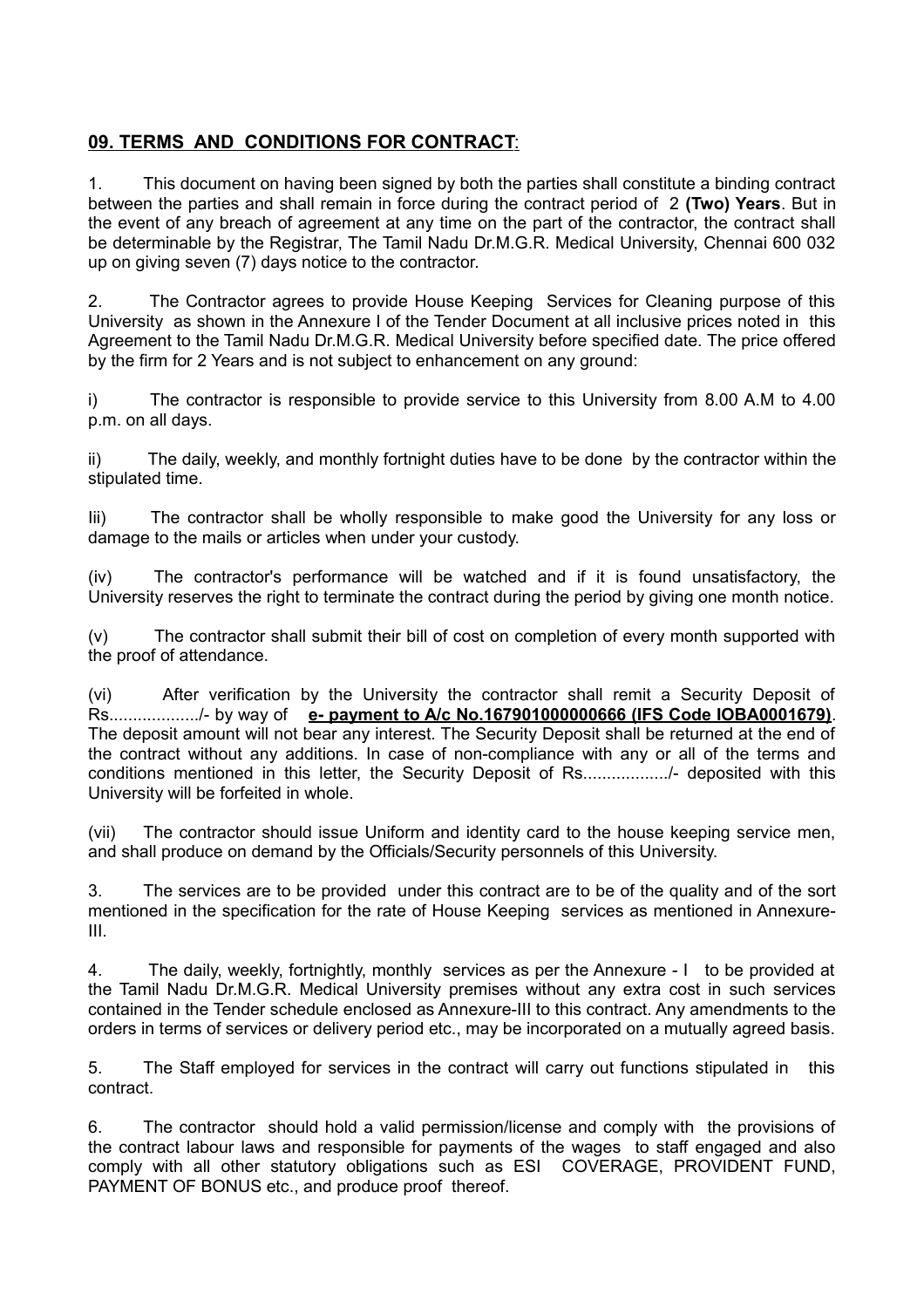7. The house keeping personnel has to be supplied by the contractor and also bear the Statutory liabilities such as ESI,EPF and Bonus etc., of the personal so deputed.

8) All types of necessary cleaning materials, as required shall be provided by the contractor. The contractor shall maintain necessary stock register, recording therein the cleaning materials received, used and balance on hand and render necessary accounts to the University wherever required. The cost of cleaning materials shall be borne by the contractor.

9) The successful contractor shall be accessible at all times and the Operation Manager should handle and solve all problems at any time of the day. The Operations Manager should visit the University regularly for the feed back on the services rendered and for further improvement of the quality services as assured by the contractor.

10) To ensure the quality services, trained and disciplined Staff, Site, Site log book, Site work Schedule with timings, quality check list, Daily feed back form, Daily paging systems from the site and Daily Activity Report of Operation Manager should be maintained and produced for check.

11) Tidy Uniforms, Safety wear, Shoes, and Identity Cards to the House Keeping Personnel will be provided by the contractor at their own cost.

12) The Tenderer shall perform their duty on all days including Sundays and holidays without additional charges for Sundays and holidays and carry out the Instructions that may be given by the University from time to time.

13) Whenever the examinations / meetings are conducted the successful contractor shall shift the tables and chairs from the ground floor to the floor concerned without any additional charges.

14) The contractor shall be responsible for providing the proper House Keeping Personnel and it shall be the responsibility of them to have proper control and supervision of the house keeping personnel provided in the said premises and the contractor shall ensure that the house keeping personnel employed by them and provided in the above premises shall discharge their duties efficiently and diligently.

15) The House Keeping contractor shall make necessary Arrangements for frequent and surprise checks and supervision of the House Keeping Personal posted for the House Keeping at the Premises.

16) The University shall not in any way be responsible for any injury, loss or damage sustained by the house keeping personnel in carrying out their duties.

17) The contractor shall agree that the persons employed by them and posted in the premises shall not have any claim whatsoever against the University and the contractor should undertake to indemnify against any loss or damage that may be put to by reason of any claim made by the house keeping Personal employed by them and posted in the premises.

18) The House Keeping contractor shall indemnify the amount of any loss damage sustained by any action of House Keeping Personnel. The House Keeping personnel shall not use the premises for any purpose other than the House Keeping Work.

19) The House Keeping contractor shall ensure that the House Keeping Personnel appointed shall not indulge in any criminal or antisocial activities and the contractor shall take full responsibility in this regard.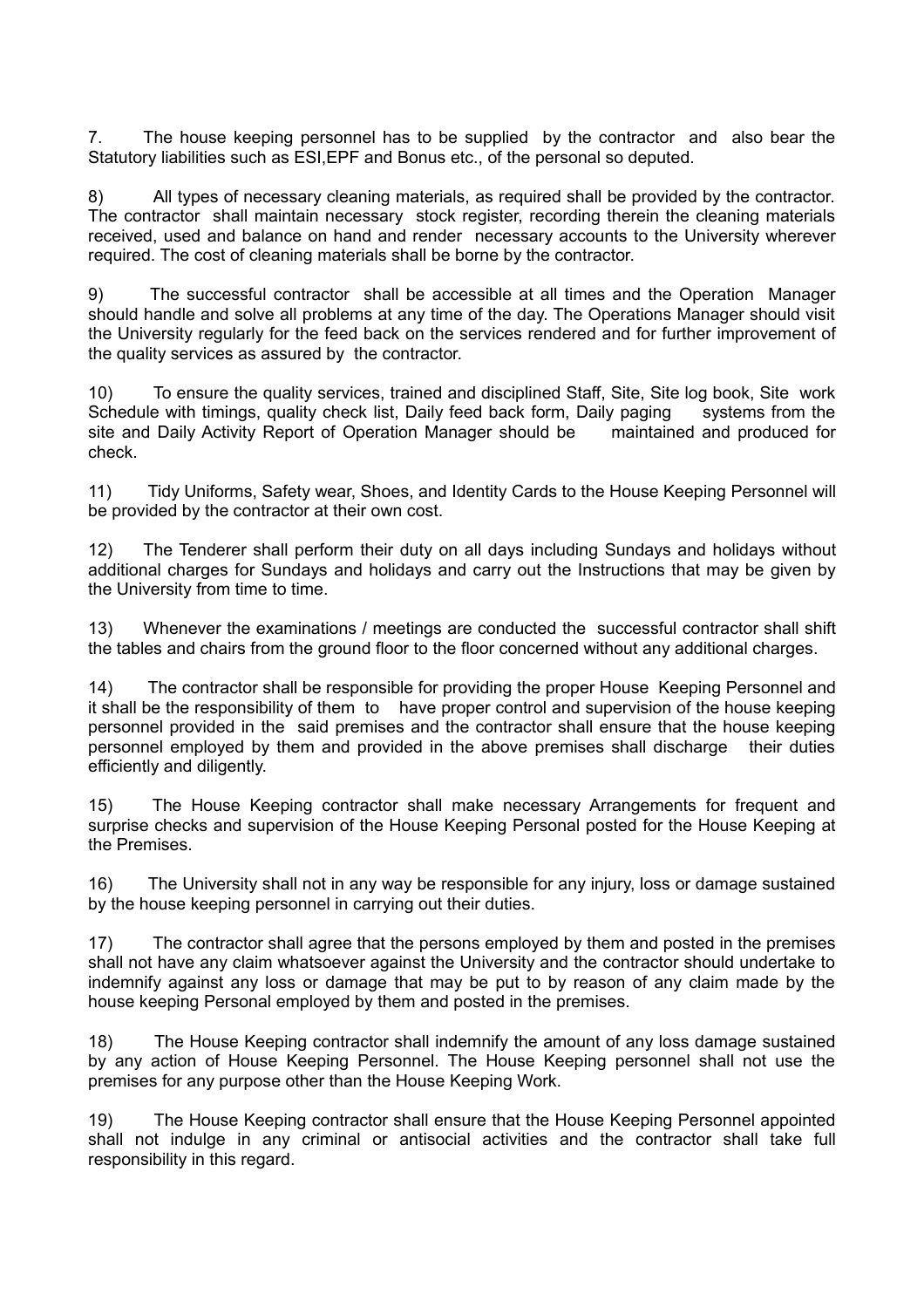20. If the execution not effected on or before the specified period, the Registrar, The TamilNadu Dr.M.G.R. Medical University, Chennai 600 032 shall have the full authority to cancel the contractor and to take any such action that may be deemed fit in the circumstances.

21. In case of failure by the contractor to provide best cleaning services, the Registrar or any one duly authorized by him shall have power to take any action that may be deemed fit in the circumstances of this University.

22. Penalty will be levied at the rate specified in Point No.12 of Tender Document 10% of the total value of the work or equal to the actual loss sustained which ever is greater, if any loss or damage is done by the House Keeping persons .Besides such performance may entail black listing of the Contractor.

23. The Contractor shall furnish the bill of cost on completion of one month service. After verification action will be taken by the University for the Payment of the bill of cost.

24. The Contractor hereby agrees to get the refund of incentive, Excise Duty and proportionate Sales Tax from concerned authorities and pass it on to the Tamil Nadu Dr.M.G.R. Medical University if the Government or any other appropriate agency reduces the Excise Duty (or) Sales Tax or give incentive or any type retrospectively after supplying the items, failing which action will be taken to recover the balance amount from the contractor.

25. The contract or any part share of interest in it, is not to be transferred or assigned by the contractor directly or indirectly or any person or persons whomsoever without the written consent of the Registrar, The Tamil Nadu Dr.M.G.R. Medical University, Chennai 600 032.

26. The Tamil Nadu Dr. M.G.R. Medical University expressly resolves its right to terminate the contract if any of the conditions specified in the Tender. Work order on this contract is violated by the contractor such costs or loss sustained by TheTamil Nadu Dr M.G.R. Medical University shall be recoverable from the contractor.

27. The Tender Notice No **11** along with enclosures, the detailed final offer of the Tenderer and the specification for the rate of cleaning service at Annexures respectively will form part of this contract. Wherever the offer conditions stipulated in the said order, the latter shall prevail over the offer conditions furnished by the Contractor.

28. Any notice to the contractor shall be deemed to be sufficiently served, if given or left in writing at their usual or last known place of abode or business.

29. Any modification to the terms and conditions shall be made only with the mutual consent of both parties to the agreement.

30. The contractor hereby agrees that he shall not divulge any part of the service transferred to him by the Tamil Nadu Dr. M.G.R. Medical University to any third parties and assures that he will take all necessary steps to prevent theft, accidental disclosure of service by or to any third parties. The Contractor also undertakes that the services transferred from The Medical University shall not be duplicated unless it is necessary for execution of the contract. It shall be the primary responsibility of the contractor to provide service. It is the essence of the Contract.

31. Both the parties will endeavor to settle any dispute arising out of this contract between them amicably among themselves. If the dispute is not resolved, then the dispute shall be referred to a sole arbitrator appointed by The Tamil Nadu Dr. M.G.R. Medical University and shall be governed by the arbitration and Conciliation Act 1996.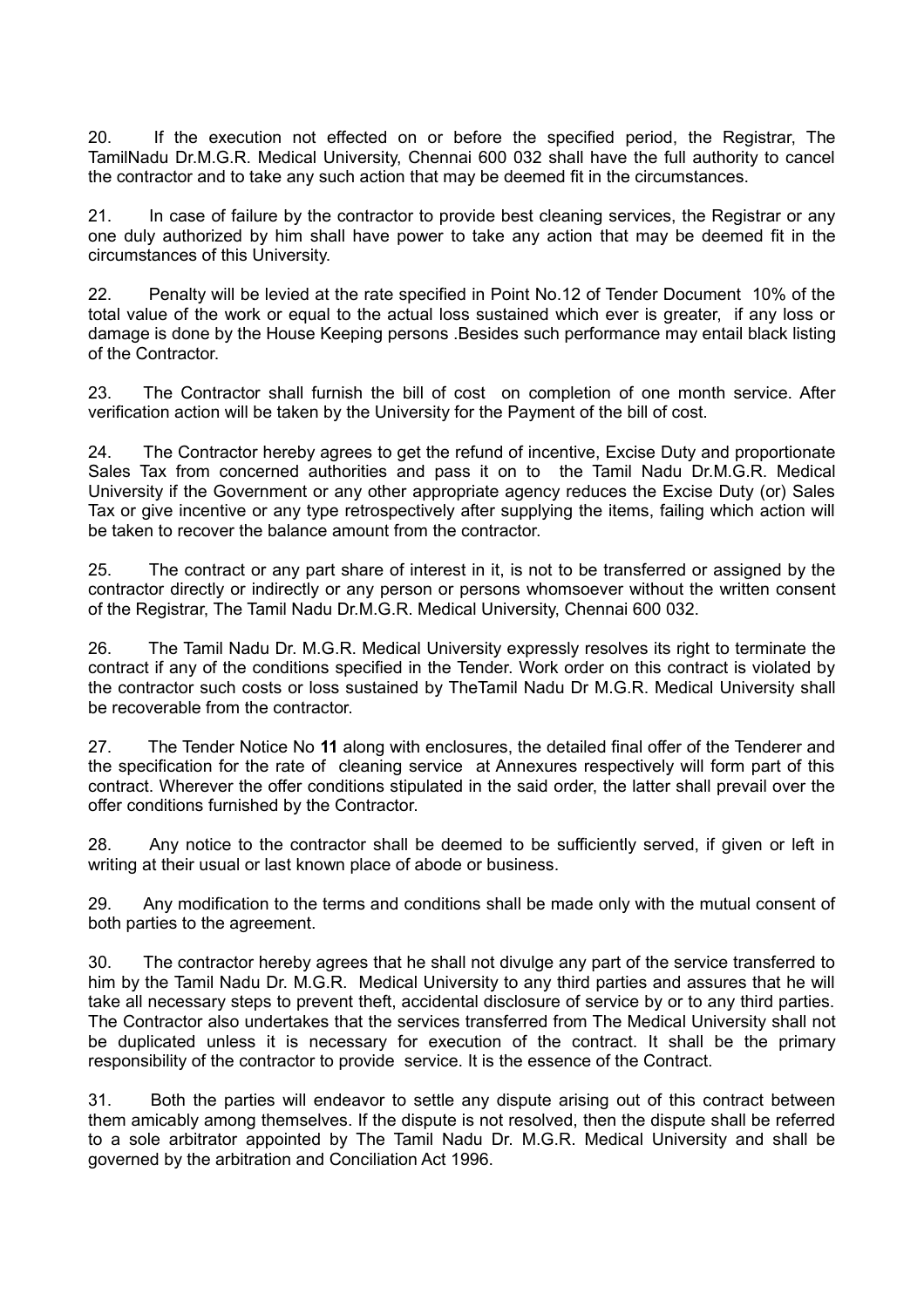#### **10. PAYMENT TERMS:**

 There shall be no raise in the maintenance charges during the contract period. The payment will be released monthly on production of maintenance bill in duplicate at the rates agreed by the University in clause No.7 above.

#### **11. TERMINATION OF CONTRACT:**

 During the contract period, if the Tamil Nadu Dr.M.G.R Medical University is not satisfied with the services of the contractor, or the contract is transferred to the third party, the contract will be terminated and the contractor shall pay back the proportionate amount of the maintenance charges of the University. In such cases, the University shall give an advance intimation of not less than 30 days to the contractor. In the event of unsatisfactory maintenance, the University reserves the right to claim damages for non-fulfillment of contract.

#### **12. SECURITY DEPOSIT:**

The Security Deposit amount of Rs. ................./- (Rupees .......................................... only) towards 6% Security Deposit as prescribed in the Tender Documents remitted by the Contractor on the acceptance of Contract shall be retained with the Tamil Nadu Dr.M.G.R. Medical University, Chennai during the period of this Contract.

ii. The Security cash Deposit remitted shall be refunded to the Annual Maintenance Contractor after satisfactory completion of work and smooth transfer of the contract to the next incumbent after expiry of the contract period.

#### **13. GENERAL PROVISIONS:**

 This agreement shall supersede all previous communications, both oral and written and provisions herein contained shall not be omitted, added to or amended in any manner except in writing and signed by both parties thereof.

#### **14.ARBITRATION:**

 All disputes, differences and questions whatsoever which shall arise between the parties hereto during the continuance of the contract or afterwards, touching any clause or matter herein contained, or the rights, duties and liabilities of either party in connection therewith, shall be referred to the sole arbitrator to be appointed by the contractor and the Registrar of the Tamil Nadu Dr.M.G.R. Medical University, Chennai. All such Arbitration proceedings shall be held in Chennai and shall be in accordance with and subject to the provision of the Arbitration and conciliation Act, 1996 or any statutory modification re-enactment thereof for the time being in force.

ii. This document together with the attachments here signed by both the parties shall constitute the entire contract between the contractor and the University. The contract shall be governed in all respects by Indian Law. The foregoing terms and conditions shall prevail not with standing any variations contained in the terms and conditions of any other documents submitted to the University unless variations have been specifically agreed upon mutually by the parties.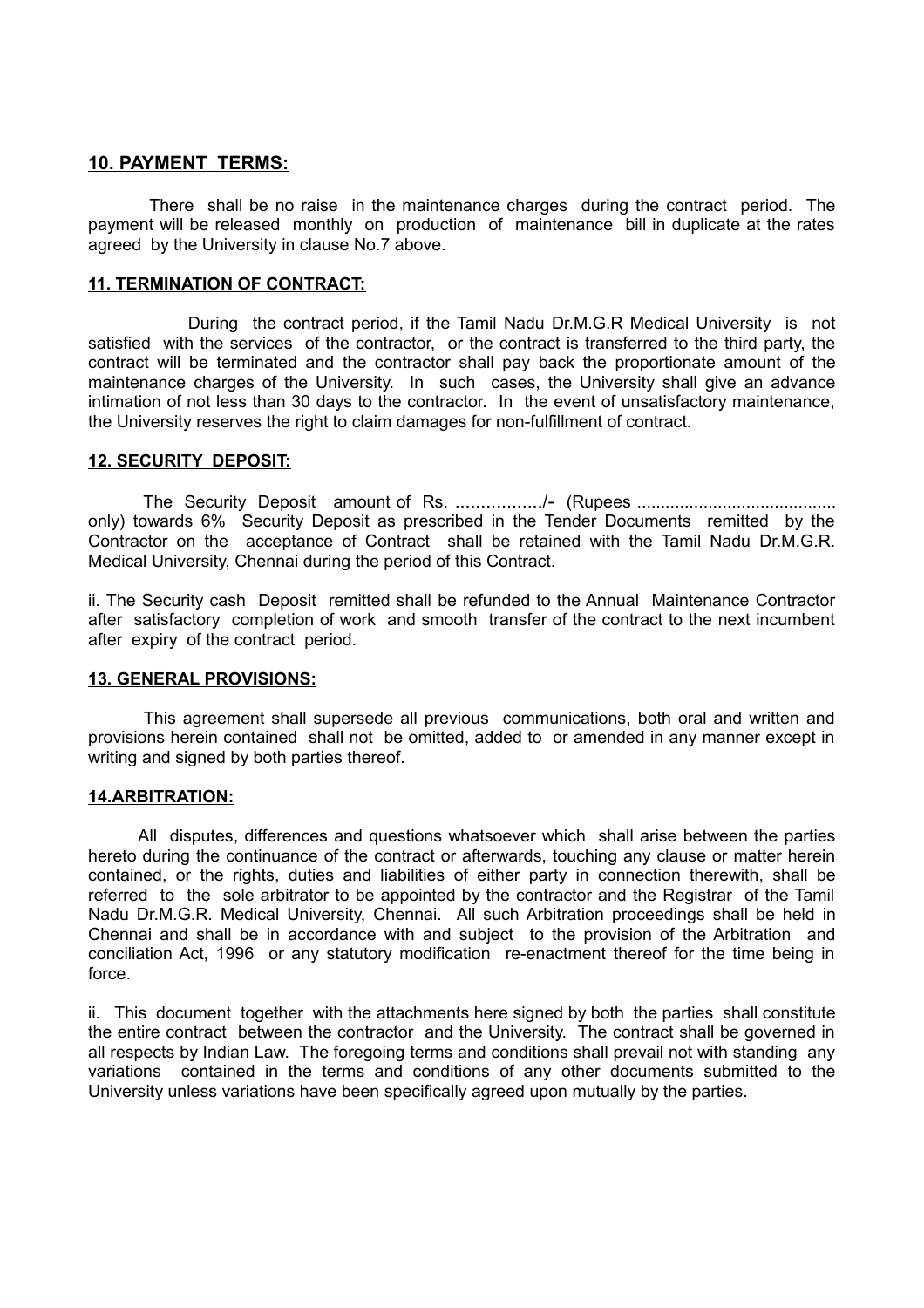**IN WITNESS WHEREOF** the parties above named have set their hands and signature on the day month and year first above written.

| <b>WITNESS:</b> | <b>REGISTRAR</b><br>The Tamil Nadu Dr.M.G.R. Medical University,<br>No.69, Anna Salai, Guindy,<br>Chennai-600 032. |
|-----------------|--------------------------------------------------------------------------------------------------------------------|
| 1.              |                                                                                                                    |
| 2.              |                                                                                                                    |
|                 | <b>Annual Maintenance Contractor</b>                                                                               |
|                 | M/s.                                                                                                               |
| <b>WITNESS:</b> |                                                                                                                    |

1.

**2.**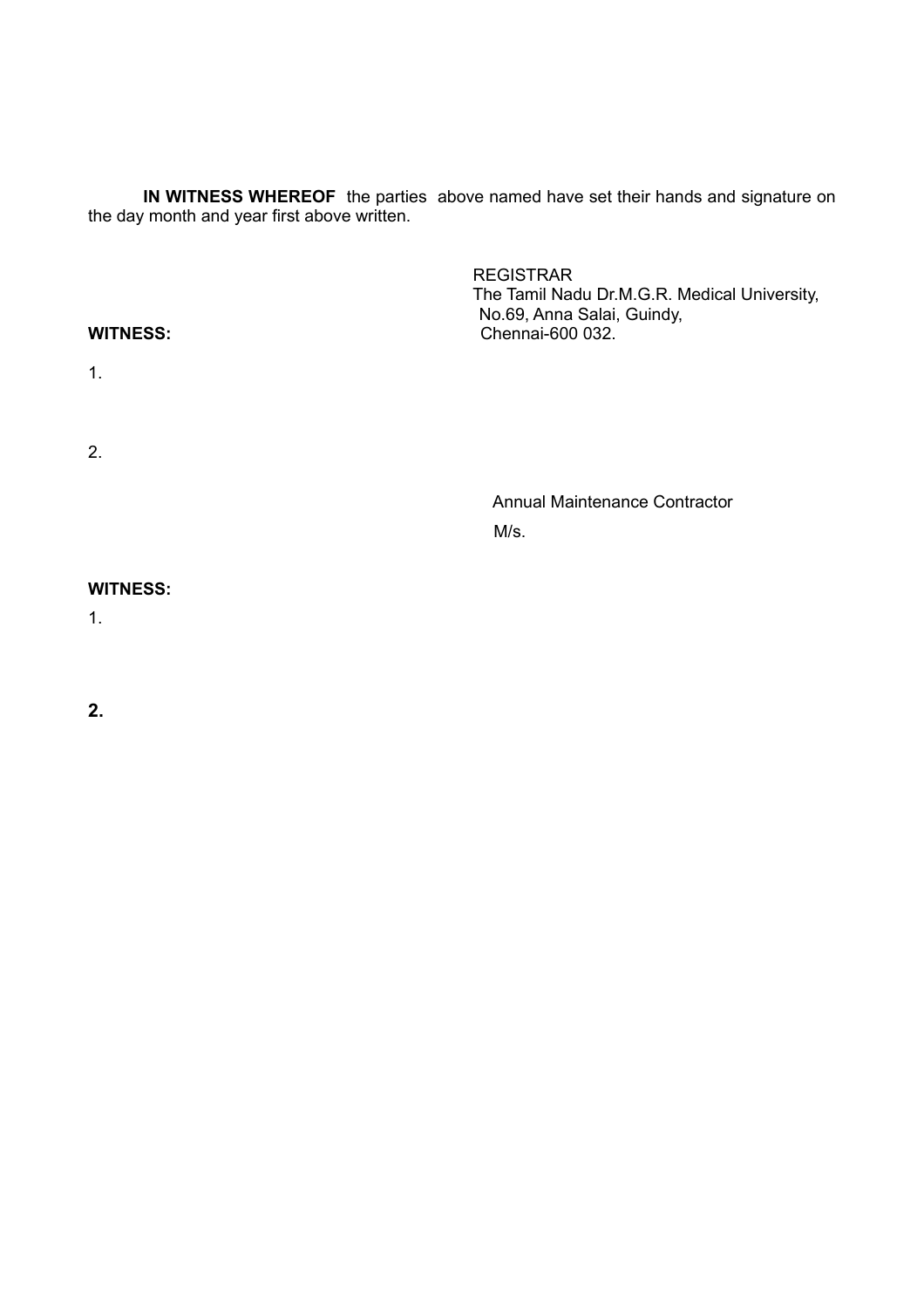# **ACCEPTANCE**

The Registrar, The Tamil Nadu Dr.M.G.R. Medical University, Chennai hereby accept the contract in accordance with the conditions of contract and work order there to in annexure.

#### **REGISTRAR (For and on behalf of)**  The Tamil Nadu Dr.M.G.R. Medical University, Chennai.-32

#### **WITNESS:**

**1.**

**2.**